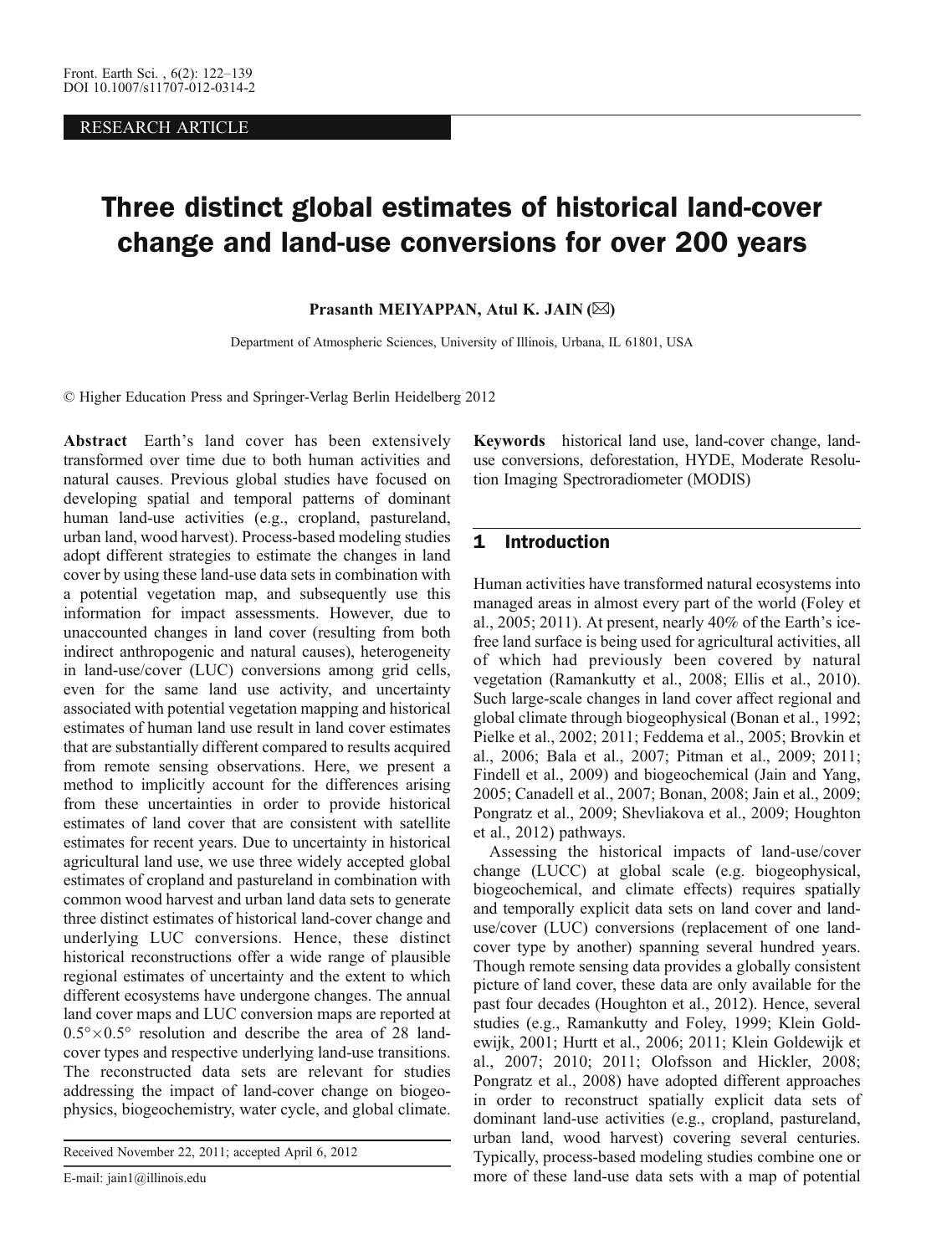vegetation (representing primary land cover in the absence of human activities) to estimate the changes in land cover. The method adopted to replace potential vegetation varies from simple proportional clearing (e.g., [Jain and Yang,](#page-13-0) [2005;](#page-13-0) [Pitman et al., 2009\)](#page-14-0) to a rule-based approach based on several logical assumptions and prioritizations that best describe the trends associated with historical LUCC (e.g., [Hurtt et al., 2006; 2011](#page-13-0)).

Hurtt et al. [\(2006](#page-13-0)) developed a Global Land-use Model (GLM) to provide historical estimates of LUCC and LUC conversions due to expansion of cropland and pastureland, shifting cultivation and wood harvest at 1° spatial resolution. An updated version of GLM framework has recently been used in the Intergovernmental Panel on Climate Change (IPCC) Fifth Assessment Report (AR5) to provide estimates of LUCC and LUC conversions among five simple classes (cropland, pastureland, urban land, primary land, and secondary land) at  $0.5^{\circ} \times 0.5^{\circ}$  resolution annually from 1500 to 2100 (AD) [\(Hurtt et al., 2011](#page-13-0)). This includes historical input data covering the period 1500– 2005 and data for the four Representative Concentration Pathways (RCP) scenarios ([Moss et al., 2010](#page-14-0)) for the future (2005–2100). The LUCC and LUC conversion estimates are usually translated to the specific land-cover classes suitable for use in a process-based model and subsequently used for impact assessments (e.g., [Lawrence](#page-13-0) [et al., 2012](#page-13-0)). Jain and Yang [\(2005](#page-13-0)) used a much simpler technique of superimposing the historical cropland data (based on [Ramankutty and Foley, 1999](#page-14-0)) on a  $0.5^{\circ} \times 0.5^{\circ}$ potential vegetation map (with each grid cell occupied by one potential vegetation) to estimate the changes in land cover. Similar but varying methods for superimposing a common cropland and pastureland were adopted by each of the seven climate models that participated in an inter-comparison study aimed at understanding the historical impact of land-cover change ([Pitman et al., 2009](#page-14-0)). These estimates have been used as inputs to terrestrial carbon models, dynamic vegetation models, and earth system models to assess the impacts of LUCC (e.g.,

[Shevliakova et al., 2009; Yang et al., 2010;](#page-14-0) [Lawrence et al.,](#page-13-0) [2012](#page-13-0)) on biogeophysics and/or biogeochemistry. However, most of these previous studies have not considered landcover change arising due to indirect anthropogenic (e.g., climate driven land-cover change) or natural disturbances like fires, blowdowns, and insect outbreaks. Several localto national-scale studies have demonstrated their importance and ecological significance (e.g., [Giglio et al., 2010;](#page-13-0) [van der Werf et al., 2010;](#page-14-0) also see [Foley et al., 2003](#page-13-0) and [Lambin et al., 2003](#page-13-0)). For example, according to Forest Resources Assessment ([FAO, 2006\)](#page-13-0), 104 million hectares of forest on average were reported to be significantly affected each year by forest fire, pests (insects and disease), or climatic events such as drought, wind, snow, ice, and floods, with many countries missing this crucial information. In addition to differences arising from unaccounted land-cover change (indirect anthropogenic and natural causes), significant uncertainties could also arise due to heterogeneity associated with LUCC at temporal and spatial scales which cannot be captured using a rule-based approach of converting vegetation generalized at a regional or global scale. As a result, the global land cover estimated by most of the previous studies does not match estimates based on remote sensing data, a valuable tool in detecting several types of land-cover changes and land-cover modifications (subtle changes in land cover) that are difficult to map using other methods. For example, a comparison of forest area in 2005 from Hurtt et al. ([2011](#page-13-0)) (estimated by combining information on primary and secondary land with a basemap which classifies each grid cell as either forest or non-forest based on potential vegetation biomass, as provided by Hurtt et al. ([2006](#page-13-0))) and 500 m resolution Moderate Resolution Imaging Spectroradiometer (MODIS) Collection 5 land-cover data [\(Friedl](#page-13-0) [et al., 2010](#page-13-0)) following International Geosphere-Biosphere Programme (IGBP) classification scheme [\(Loveland and](#page-14-0) [Belward, 1997](#page-14-0)) aggregated to  $0.5^{\circ} \times 0.5^{\circ}$  resolution (hereafter referred to as MODIS-IGBP data) indicates pronounced differences in magnitude and spatial distribu-



Fig. 1 Global distribution of forest area during 2005 based on (a) MODIS-IGBP data, and (b) estimates by Hurtt et al. [\(2011\)](#page-13-0) (Unit: % per grid cell area)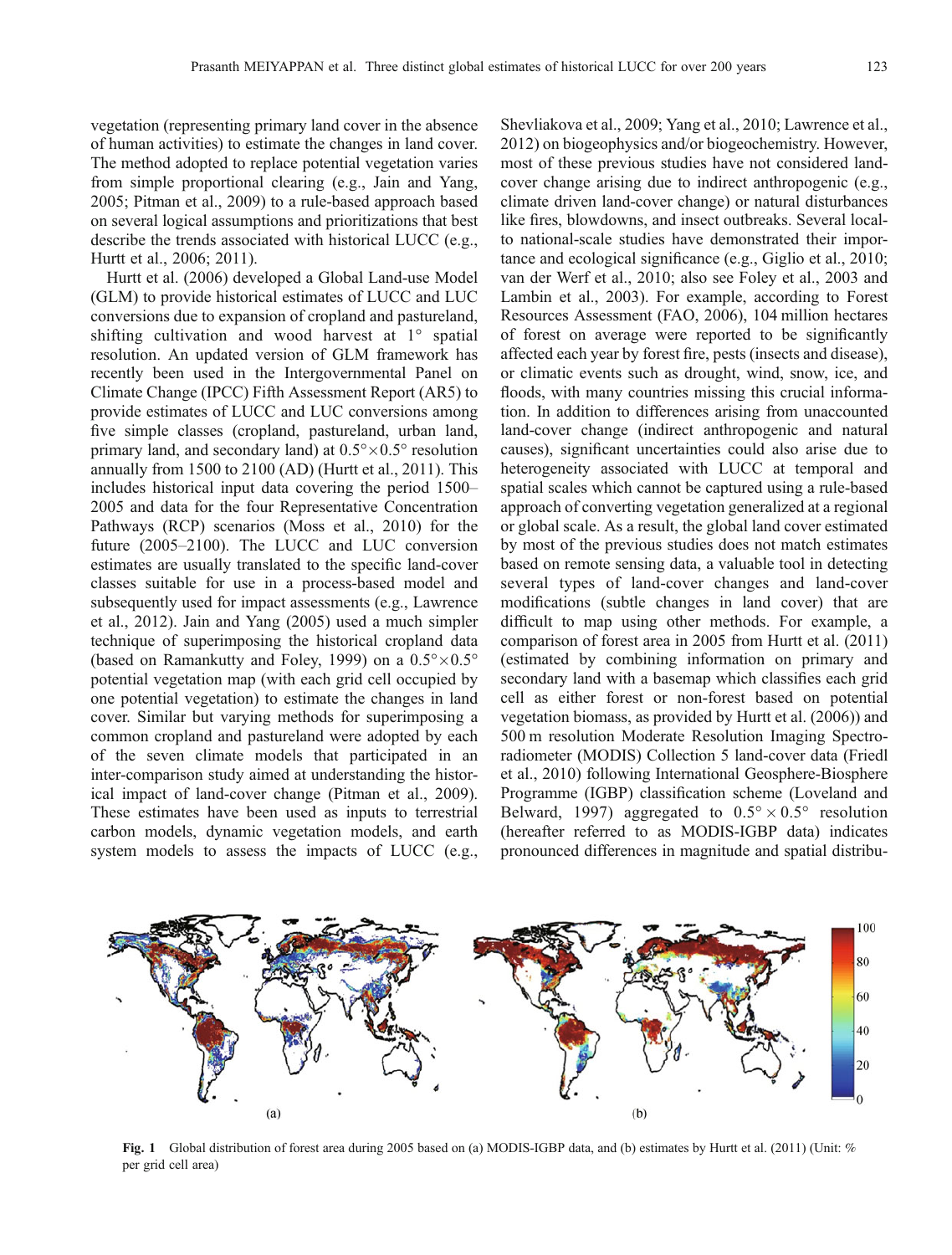tion (Figs. 1(a) and (b)). Globally, Hurtt et al. [\(2011\)](#page-13-0) estimated forest area was about  $8\times10^6$  km<sup>2</sup> higher than the MODIS-IGBP estimated value of  $31.5\times10^{6}$  km<sup>2</sup> in 2005. Similarly, other studies also overestimated the global forest extent for the recent past at similar magnitudes (refer to Sect. 4). It is essential to reconcile such differences in estimates, especially in the context of studies addressing the biogeophysical impacts of land-cover change.

The objective of this study is to build upon and extend the approaches of previous studies in order to provide estimates of historical land-cover change (and underlying LUC conversions) that are consistent with satellite observations. We use a rule-based approach to assign priorities for converting land cover due to various human land-use activities. Multiple years of satellite data sets are used to quantify the differences in estimates that may be arising due to unaccounted land-cover change and heterogeneity associated with LUCC that cannot be captured using simple rules for clearing vegetation. These differences are used to constrain and accordingly adjust the priorities for changing land cover, thereby producing land cover maps consistent with satellite observations for recent years. The work presented here takes into account land-cover change due to four major land-use activities: 1) cropland expansion and abandonment, 2) pastureland expansion and abandonment, 3) urbanization, and 4) regrowth due to wood harvest. Due to uncertainties associated with historical agricultural landuse, we have used three global historical data sets of cropland and pastureland (refer Sect. 2.1) in combination with a common data set for historical wood harvest and urban land, to produce three distinct estimates. The core products we generated were annual maps (at  $0.5^{\circ} \times 0.5^{\circ}$ resolution) of land cover and LUC conversions starting from the pre-industrial year of 1765 until 2010 or before (based on the ending time of the three cropland and pastureland data sets). The annual land cover data sets are reported as area fractions of 28 land-cover types (Table 1) for each  $0.5^{\circ} \times 0.5^{\circ}$  grid cell and the annual LUC conversion maps are reported as the area converted for each of the 92 unique conversions possible (refer supplementary Table S1) among the 28 land-cover types. The results are compared with other recently published model results and data-based studies. Finally, the sources of uncertainties in the present study are discussed.

# 2 Methods

The method used to characterize historical land-cover change can be described in five steps: 1) Historical landuse change data sets are processed to suit this study; 2) Land cover map for the year 1765 are generated by combining potential vegetation map, cropland, pastureland, and urban land map for that year; 3) Land-cover change and LUC conversions starting with the 1765 land

cover map are estimated using a rule-based approach for prioritizing LUC conversion for each of the four land-use activities; 4) Estimates from the previous step are compared with satellite data. Priorities are accordingly adjusted to correct for the differences; 5) Grassland, pastureland, and cropland estimates are separated into  $C_3$ / C4 photosynthetic pathways.

2.1 Step 1: Processing of historical land-use change data sets

The three different data sets on cropland and pastureland are based on: 1) HYDE 3.1 (Historical Database of the Global Environment) [\(Klein Goldewijk et al., 2011\)](#page-13-0), 2) new pastureland estimates and updated cropland estimates based on Ramankutty and Foley ([1999\)](#page-14-0) (N. Ramankutty, personal communication, 2011), and 3) regional estimates based on Houghton [\(2008](#page-13-0)). These three agricultural land use data sets are henceforth referred to as HYDE, RF, and HH data, respectively. The urban land data set is from Klein Goldewijk et al. [\(2010](#page-13-0)). Historical wood harvest data are based on annual wood harvesting rates from Hurtt et al. ([2011](#page-13-0)). RF and HH data are at an annual time scale. The decadal time resolution HYDE data was linearly interpolated to yield annual maps. All these data sets except HH data are gridded data sets at  $0.5^{\circ} \times 0.5^{\circ}$  or finer resolution. Finer resolution data were aggregated to  $0.5^{\circ} \times 0.5^{\circ}$ resolution. The HH data set provides the annual rate of deforestation/reforestation due to cropland, pastureland, wood harvest and shifting cultivation for ten regions (defined in [Houghton et al., 1983](#page-13-0)) covering the entire globe, rather than by geographic details. HH regional data sets for cropland and pastureland resulting from deforestation were converted to gridded estimates using the LUC conversion estimates derived based on RF data. Additional details on the method used to spatialize HH data, details and processing of other data sets are available in supplementary text. The three land-cover change and LUC conversion estimates generated from this study (henceforth referred to as ISAM-HYDE, ISAM-RF and ISAM-HH) based on three agricultural data sets (HYDE, RF, and HH) utilized the same wood harvest and urban land data. ISAM-HYDE, ISAM-RF, and ISAM-HH estimates extend to the year 2010, 2007 and 2005, respectively.

#### 2.2 Step 2: Land cover map of 1765

A land cover map for the year 1765 was generated as a reference map to track land-cover change and LUC conversions. We started with the global map of potential vegetation derived at 5 min spatial resolution by Ramankutty and Foley ([1999\)](#page-14-0). Fourteen of the 15 vegetation classes present in the potential vegetation map directly correspond to the potential land-cover types used in this study (Table 1). The land-cover classification used in this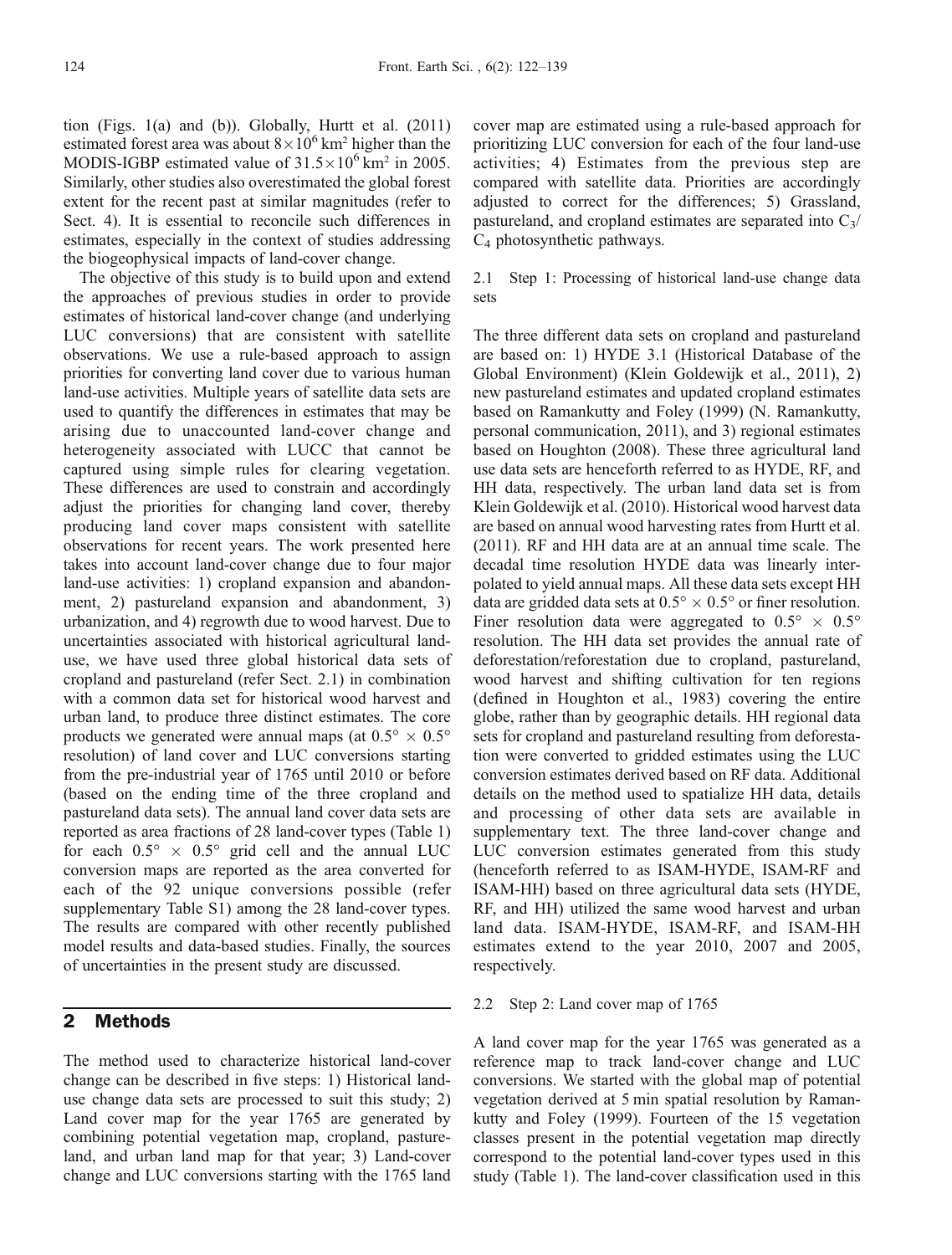| No.   | Land-cover type                       | Symbol        | No.   | Land-cover type                                 | Symbol     |
|-------|---------------------------------------|---------------|-------|-------------------------------------------------|------------|
| $1*$  | Tropical evergreen broadleaf forest   | TrpEBF        | $15*$ | Polar desert/rock/ice                           | PdRI       |
| $2*$  | Tropical deciduous broadleaf forest   | TrpDBF        | 16    | Secondary tropical evergreen broadleaf forest   | SecTrpEBF  |
| $3*$  | Temperate evergreen broadleaf forest  | TmpEBF        | 17    | Secondary tropical deciduous broadleaf forest   | SecTrpDBF  |
| $4*$  | Temperate evergreen needleleaf forest | TmpENF        | 18    | Secondary temperate evergreen broadleaf forest  | SecTmpEBF  |
| $5*$  | Temperate deciduous broadleaf forest  | TmpDBF        | 19    | Secondary temperate evergreen needleleaf forest | SecTmpENF  |
| 6*    | Boreal evergreen needleleaf forest    | <b>BorENF</b> | 20    | Secondary temperate deciduous broadleaf forest  | SecTmpDBF  |
| $7*$  | Boreal deciduous needleleaf forest    | <b>BorDNF</b> | 21    | Secondary boreal evergreen needleleaf forest    | SecBorENF  |
| $8*$  | Savanna                               | Savanna       | 22    | Secondary boreal deciduous needleleaf forest    | SecBorDNF  |
| $9*$  | $C_3$ grassland/steppe                | $C_3$ grass   | $23*$ | Water/Rivers                                    | Water      |
| $10*$ | $C_4$ grassland/steppe                | $C_4$ grass   | 24    | $C_3$ cropland                                  | $C_3$ crop |
| $11*$ | Dense shrubland                       | Denseshrub    | 25    | $C_4$ cropland                                  | $C_4$ crop |
| $12*$ | Open shrubland                        | Openshrub     | 26    | $C_3$ pastureland                               | $C_3$ past |
| $13*$ | Tundra                                | Tundra        | 27    | $C_4$ pastureland                               | $C_4$ past |
| $14*$ | Desert                                | Desert        | 28    | Urban land                                      | Urban      |

Table 1 Land-cover classifications used in this study

Note: \* Natural land-cover classes used in this study. Except for water/rivers (No. 23), all other natural land-cover classes were directly derived from the potential vegetation map of Ramankutty and Foley ([1999](#page-14-0)). Please note that  $C_3$  and  $C_4$  grassland (Nos. 9 and 10) are considered to be a single land-cover class in the potential vegetation map and during the initial stages of calculation. Partitioning to  $C_3$  and  $C_4$  types is carried out in the last step (Sect. 2.5)

study is chosen to be consistent with the land-cover types required for the Integrated Science Assessment Model (ISAM) ([Jain and Yang, 2005;](#page-13-0) [Yang et al., 2009](#page-14-0); [2010](#page-14-0)) for which we originally produced these data sets. Mixed forest (which is not part of ISAM land-cover classification) from the potential vegetation map was reclassified into any one of the seven forest types by searching for dominant (greater than 70% of the area considered) forest type within a  $4^{\circ} \times$ 4° resolution window around the grid cell. The window size was increased until the requirements for dominant forest type were satisfied. Savanna (usually defined as tropical grasslands) present outside tropical regions was reclassified to other herbaceous types, using the method adopted for reclassifying mixed forest. Ramankutty and Foley [\(1999](#page-14-0)) assigned single potential vegetation to each 5 min grid cell from 1 km DISCover satellite-based global land cover data ([Loveland and Belward, 1997\)](#page-14-0) even in grid cells where anthropogenic land cover was absent. In such grid cells, we used MODIS-IGBP data for the year 2005 to reassign the grid cell area (currently occupied by either 100% forest or non-forest) to fractional area of forest and non-forest. The forest and non-forest types were determined using a combination of MODIS-IGBP data and the method adopted to reclassify mixed forest. This reduced the total area of forest in the potential vegetation map from  $55.2\times10^6$  km<sup>2</sup> to about  $48.6\times10^6$  km<sup>2</sup>. An additional landcover class (water-covered areas) map was derived at 5 min resolution using MODIS-IGBP data, and was included in the potential vegetation map by proportional adjustment of potential vegetation areas.

Next, we aggregate the 5 min resolution potential vegetation map to  $0.5^{\circ} \times 0.5^{\circ}$  resolution to yield the

fractional areas of 15 land-cover types within each grid cell. Hence, each grid cell in our potential vegetation map can be occupied by more than one type of natural vegetation. We assume water-covered areas to be constant for every year.

Finally, we derive the land cover map for the year 1765 by including the 1765 cropland and pastureland maps from RF and the urban land map ([Klein Goldewijk et al., 2010](#page-13-0)); the  $0.5^{\circ} \times 0.5^{\circ}$  resolution potential vegetation map is generated by simple proportional adjustments to the potential vegetation areas within each grid cell. The map was used as a starting point to produce all three estimates of land-cover change and LUC conversions. We also assume all forest in the 1765 land cover map as primary forest. At this stage, we do not distinguish between  $C_3/C_4$ types for grassland, pastureland, and cropland. Classification to  $C_3/C_4$  pathways is accomplished in the final step (Sect. 2.5).

2.3 Step 3: Estimating historical LUCC and LUC conversions

To derive the LUCC and LUC conversion estimates, we define a set of rules to characterize each of the four landuse activities. These rules impose a logical sequence and priority order in which land cover is modified. Based on these rules, a priority factor is assigned to each land-cover type within each grid cell, corresponding to each of the four land-use activities (Fig. 2). The priority factor for a land-cover type indicates the probability of that vegetation being altered due to that particular land-use activity. The priority factor for an individual land-cover type within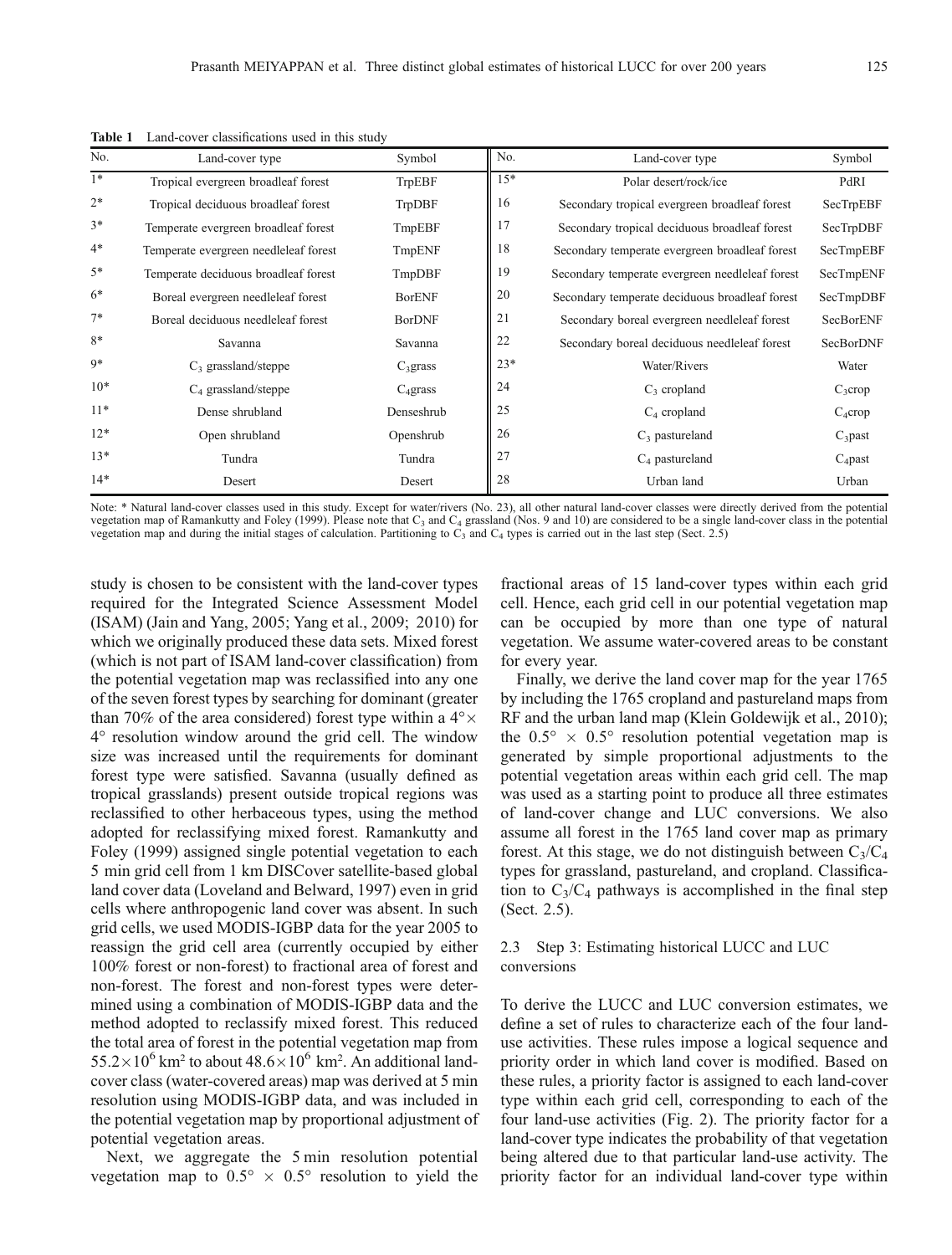each grid cell varies from 0 to 1.0, and the sum of priority factors for all land-cover types corresponding to each landuse activity sums up to 1.0.

The rules that determine the priority factors for a landuse activity depend on the magnitude of that land-use activity for that year, the land cover map from the previous year, and the potential vegetation map. For example, for an increase in cropland area between two consecutive years in a grid cell, a priority factor is assigned to each land-cover type (except for water, pastureland and urban land for which priority factor is assumed to be 0), which is proportional to the total area of natural vegetation in that grid cell. The increase in cropland area is accounted by converting each land-cover type to cropland based on its designated priority factor. In the case of cropland abandonment (characterized by decrease in cropland area with time), the abandoned land reverts back to the potential vegetation level present in that grid cell. In such cases, the potential vegetation map was used to determine the priority factors. Usually, grasses and other herbaceous land-cover types are faster colonizers than forests [\(Arora and Boer,](#page-12-0) [2006\)](#page-12-0). They invade the abandoned land initially, while woody vegetation grows later. However, the rationale here is that a one-year time gap is sufficient for woody vegetation to reappear. This method provides a simple

representation of successions. LUCC treatment due to urbanization is similar to that described for cropland, with the exception that in case of decrease in urban land area with time, the decreased area is reverted to grasses (i.e., priority factor for grasses was assigned as 1.0), irrespective of the potential vegetations present within that grid cell. For wood harvest, preference is given to primary forests over secondary forests. Priority factors were assigned proportional to the area of each of the seven primary forests within that grid cell. In cases where total primary forest was insufficient to account for wood harvest, clearing was done from secondary forests following a similar approach. For an expansion of pastureland, clearing of grassland is preferred [\(Houghton, 1999\)](#page-13-0). In cases where grassland is insufficient, we followed the method adopted for increase in cropland area. In case of decrease in pastureland area, the abandoned area was reverted back to grassland.

There are a few exceptions to these rules. In cases where cropland is abandoned and pastureland/urban land concurrently increases with time, a part of the abandoned area was considered a source for pastureland/urban land. The fraction of abandoned cropland area used as a source of pastureland/urban land is determined by the likelihood that the other vegetations present in the grid cell are sources for the growth in pastureland/urban land. For example, a grid



Input for next year

Fig. 2 Schematic diagram showing the process involved in Step 3 to estimate LUCC and LUC conversions. Step 4 involves modification of priority factors estimated from Step 3 using forest area estimated from MODIS-IGBP data. 'i' denotes year, which increases from 1765 to 2005/2007/2010 (ISAM-HH/ISAM-RF/ISAM-HYDE) in annual time steps. The priority factors shown here are just an example, and they vary for each land-cover type from year to year between each grid cell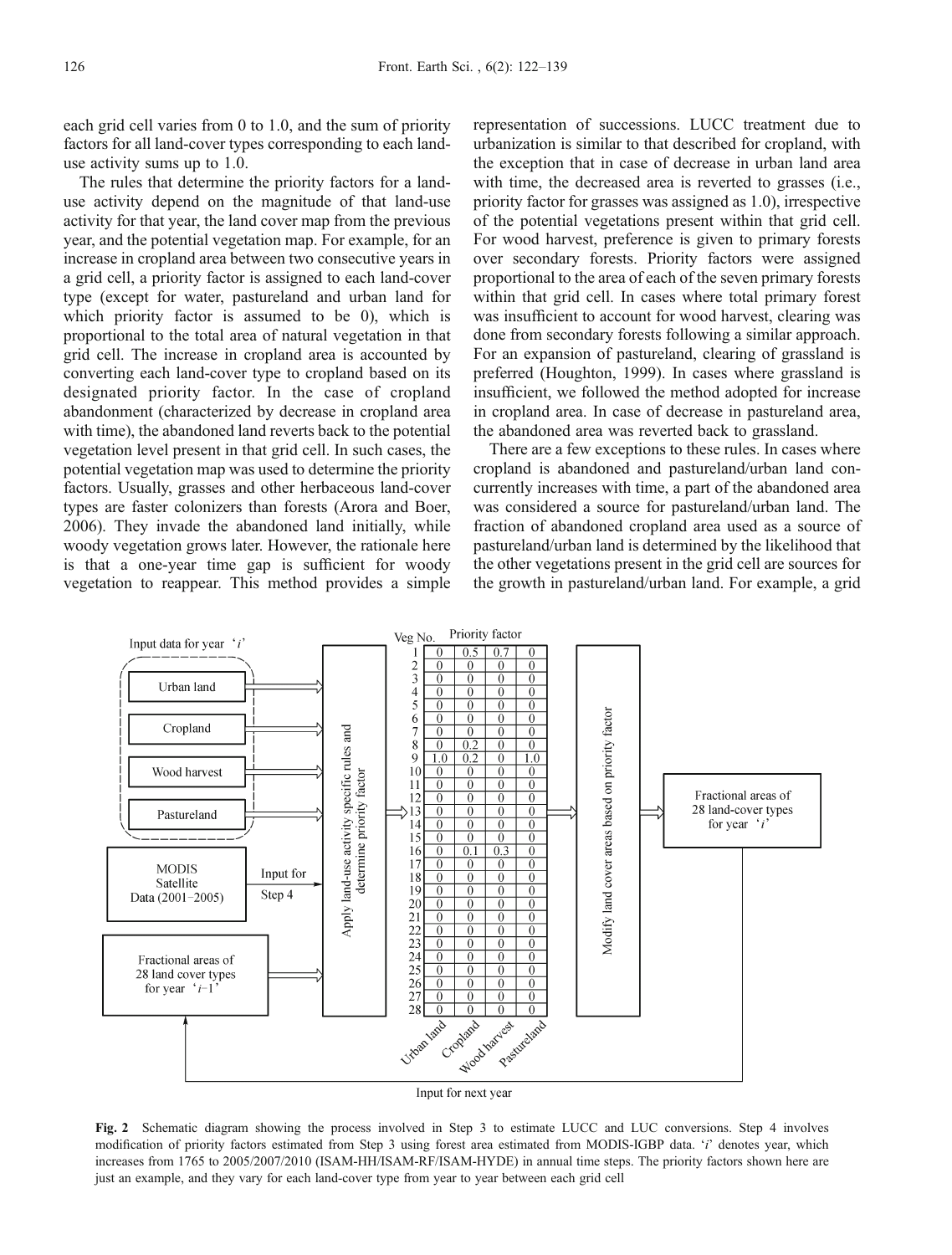cell dominated by forest is more likely to have a higher fraction of abandoned cropland area to be used as a source of pastureland than a grid cell dominated by grassland. Similar treatment exists for decrease in pastureland area accompanied by increase in cropland/urban land, in which a part of cleared pastureland area is considered a source for cropland/urban land. It should be noted that in case of succession, forest returns as secondary forest (vegetation numbers 16 to 22 in Table 1), whereas we have not differentiated herbaceous land-cover types as primary/ secondary. Because the data sets for four land-use activities considered in this study come from more than one source, certain cases exist where the desired conversations, as determined by the assigned prioritization factor, could not be carried out for all four land-use activities. In such cases, we assign the following order of preference to modify land cover: urban land, cropland, wood harvest, and pastureland. This order of preference was chosen considering the uncertainties in magnitude, spatial distribution, and definitions associated with each land-use activity. Hence, the cropland and pastureland areas in ISAM-RF, ISAM-HYDE, and ISAM-HH will be slightly less compared to the original RF, HYDE, and HH data sets in certain grid cells.

The land cover map of 1765 derived from Step 2 (Sect. 2.2) is used as the initial condition from which we move forward in time, modifying land cover by superimposing the year-to-year land-use activities following the method described above.

#### 2.4 Step 4: Calibration using satellite data

Historically, substantial land cover-changes have occurred due to climate feedbacks [\(Parry et al., 2007\)](#page-14-0) and through natural disturbances like forest fires ([Giglio et al., 2010](#page-13-0); [van der Werf et al., 2010](#page-14-0)), blowdowns, and insect outbreaks [\(Foley et al., 2003](#page-13-0); [Lambin et al., 2003\)](#page-13-0). Due to the unavailability of information on the magnitude and spatial extent to which these effects have altered land cover historically at a multi-centennial time scale, their impacts on land cover have been excluded from the rule-based

approach for estimating historical land-cover change. Additionally, the rule-based approach is a simplified representation of general trends associated with historical land-cover change due to human land-use activities, which is subject to variations at the regional and grid cell levels. Due to the factors discussed above, there exist differences between satellite observations and estimates from the rulebased approach (Step 3; Sect. 2.3). For example, the total forest area estimated using rule-based approach (Fig. 3(a)) differs from satellite estimates (Fig. 1(a)) for certain grid cells. Our estimated forest area varies from 36.7 to 39.4 million  $km^2$  among the three estimates, compared to 30.7 million km<sup>2</sup> (after changing to the land mask used in this study) estimated using MODIS-IGBP data. We implicitly account for these differences by calibrating with satellite data.

We first classify the 28 land-cover classes into two broad categories: forest and non-forest. Medium resolution satellite data captures forest extent/type with high accuracy compared to other herbaceous types [\(Jung et al., 2006;](#page-13-0) [Friedl et al., 2010\)](#page-13-0). The basic aim is to reconcile these in a way that will make the magnitude and spatial patterns of present-day forest estimates as close as possible to satellite estimates.

We compare estimated forest area for the year 2005 with estimates from 500 m resolution MODIS-IGBP data for the year 2005. An overestimation of forest area in a grid cell indicates that higher priority factor should be assigned to forest land-cover types for clearing than previously assumed. Similarly, an underestimation of forest area in a grid cell indicates a lesser priority factor should be assigned to forest land-cover types for clearing. To modify the priority factor for each land cover type in a grid cell for a particular year, we determine a "correction factor" using a combination of information from the potential vegetation map, the land cover map for the year 2005, the land cover map of the historical year for which the priority factor is to be adjusted, and the magnitude of underestimation/overestimation of forest area estimated in comparison to satellite data. The correction factor for each land-cover type is chosen such that the estimated area of forest



Fig. 3 Estimated global forest area for the year 2005 based on ISAM-RF, (a) Without calibration (b) after calibration using MODIS-IGBP data (Unit: % per grid cell area)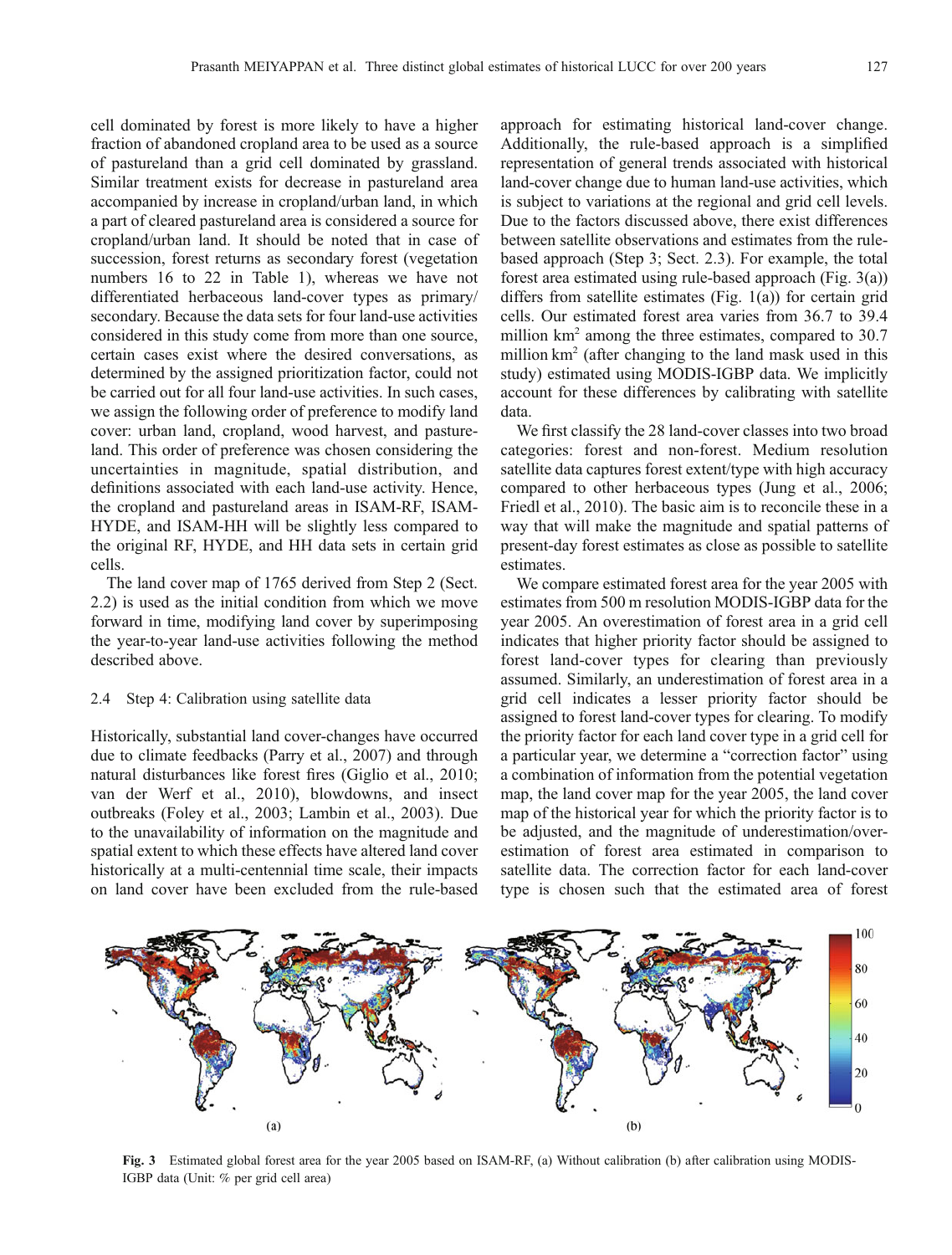matches with satellite data when the correction factor is multiplied by the priority factor estimated in Step 3. The value of the correction factor is  $> 1$  for land-cover types with increased priority and  $\langle 1 \rangle$  for land-cover types with decreased priority. An additional constraint is imposed so that the sum of the correction factor multiplied by priority factor for all land-cover types, corresponding to each landuse activity, add up to 1.0, a basic criteria described in Step 3 (Sect. 2.3). For the grid cells where land-use data indicates the absence of anthropogenic land-cover types, a simple linear interpolation is used to adjust the area of natural vegetations between the starting and ending reference years, in order to make the present-day estimates consistent with satellite data. A similar approach was applied to grid cells where the magnitude of historical land-use was small and correction factor alone is insufficient for effecting the changes needed to match satellite estimates. The changes effected through linear interpolation are reflected in annual land cover maps, but are not recorded as LUC conversions. Hence, our estimates of LUC conversions are only attributable to the four direct human land-use activities. To avoid underestimation of forest area from satellite data, which may result due to the exclusion of regrowing forest, we also use four additional years of MODIS-IGBP data covering the period 2001– 2004 to estimate the 'correction factor'. This method results in a close match between MODIS-IGBP forest distribution (Fig. 1(a)) and our estimated forest distribution (Fig. 3(b)).

2.5 Step 5: Separation of grassland, pastureland, and cropland to  $C_3/C_4$  types

We only classify grassland, pastureland, and cropland to  $C_3/C_4$  types in annual land cover maps, not annual LUC conversion maps. To separate the grassland and pastureland area fractions into  $C_3$  and  $C_4$  types, we followed the modified approach of Still et al. [\(2003](#page-14-0)). If there is at least one month in a year when temperature is above crossover temperature (the temperature at which the  $C_3$  quantum yield equals  $C_4$  quantum yield) and rainfall is concurrently above 25 mm, it is assumed that the  $C_4$  grass fraction is equal to the number of months where  $C_4$  photosynthesis is favored relative to the number of growing season months with a temperature greater than 5°C. Mathematically,

 $C_4$  fraction = (number of months with  $T_{\text{air}} >$  crossover temperature and rain  $> 25$ mm) / (number of months with  $T_{\text{air}} > 5^{\circ}C$ 

We use the monthly air temperature  $(T_{\text{air}})$  and precipitation data at  $0.5^{\circ} \times 0.5^{\circ}$  resolution based on CRU TS 3.0 (updated based on [Mitchell and Jones, 2005](#page-14-0)), covering the period 1901–2006; a 10-year moving average was calculated for both variables, to avoid sudden fluctuations. For the years 1765 to 1900, average monthly precipitation and temperature values from 1901 to 1910 were used. For the period 2007–2010, the same values were assigned as

for the year 2006. For each year, we calculated the crossover temperature following Collatz et al. ([1998\)](#page-13-0), based on global  $CO<sub>2</sub>$  concentration values from 1765 to 2010 [\(Meinshausen et al., 2011\)](#page-14-0). The calculated crossover temperature varies from 18.2°C in 1765 to 24.1°C in 2010. The  $C_4$  fraction generated for the period 1765–2010 was combined with annual pastureland and grassland estimates from Step 4 (Sect. 2.4), to separate them into  $C_3$  and  $C_4$ fractions.

To separate the annual cropland area into  $C_3$  and  $C_4$ fractions, we use the estimates of harvested areas of 175 different crops across the world at 5 min by 5 min spatial resolution for the year 2000 [\(Monfreda et al., 2008\)](#page-14-0).  $C_3$ and C4 designations were assigned to each crop type based on known pathway characterizations. A map indicating the fractional coverage of C<sub>4</sub> cropland was generated at 0.5°  $\times$ 0.5° resolution. In grid cells where there were no crop present,  $100\%$  of the grid cell was assigned to  $C_3$  cropland. This map was used to separate annual historical cropland estimates into  $C_3$  and  $C_4$  types.

# 3 Results

3.1 Comparison of cropland and pastureland estimates among 3 data sets

Comparison of global cropland statistics of RF and HYDE data averaged over the period 2001–2005 shows similar levels of cropland area, varying from 14.3 to 15.3 million km<sup>2</sup>, with HYDE estimates being 8% higher than RF estimates (Table 2). However, this global picture varies regionally. The most pronounced differences are found in Pacific Developed region and China, where the cropland areas estimated by HYDE data are 70% and 23% higher than RF data, respectively. The major differences between the two data sets result from the fact that these data sets adopted different methods (Refer supplementary text) and agricultural inventory data sets. While HYDE inventory data was based on FAO [\(2008](#page-13-0)), RF estimates relied more on national-level census statistics, along with FAO estimates for recent years [\(Ramankutty et al., 2008\)](#page-14-0). HH estimates of both global and regional cropland are lower than RF and HYDE estimates. This is because HH data includes only cropland that were created or abandoned on land originally covered by forest.

While global cropland statistics estimated based on RF and HYDE data match reasonably well with each other, pastureland statistics globally show substantial disagreement, with even more regional disagreement. This is because the global pastureland area estimated by the census report used in RF itself is significantly lower than FAO ([2008\)](#page-13-0) estimates of pastureland used in HYDE data. Globally, HYDE data estimates of pastureland are 26% higher than the RF estimated value of 26.3 million km<sup>2</sup> average over the period 2001–2005. Major disagreement is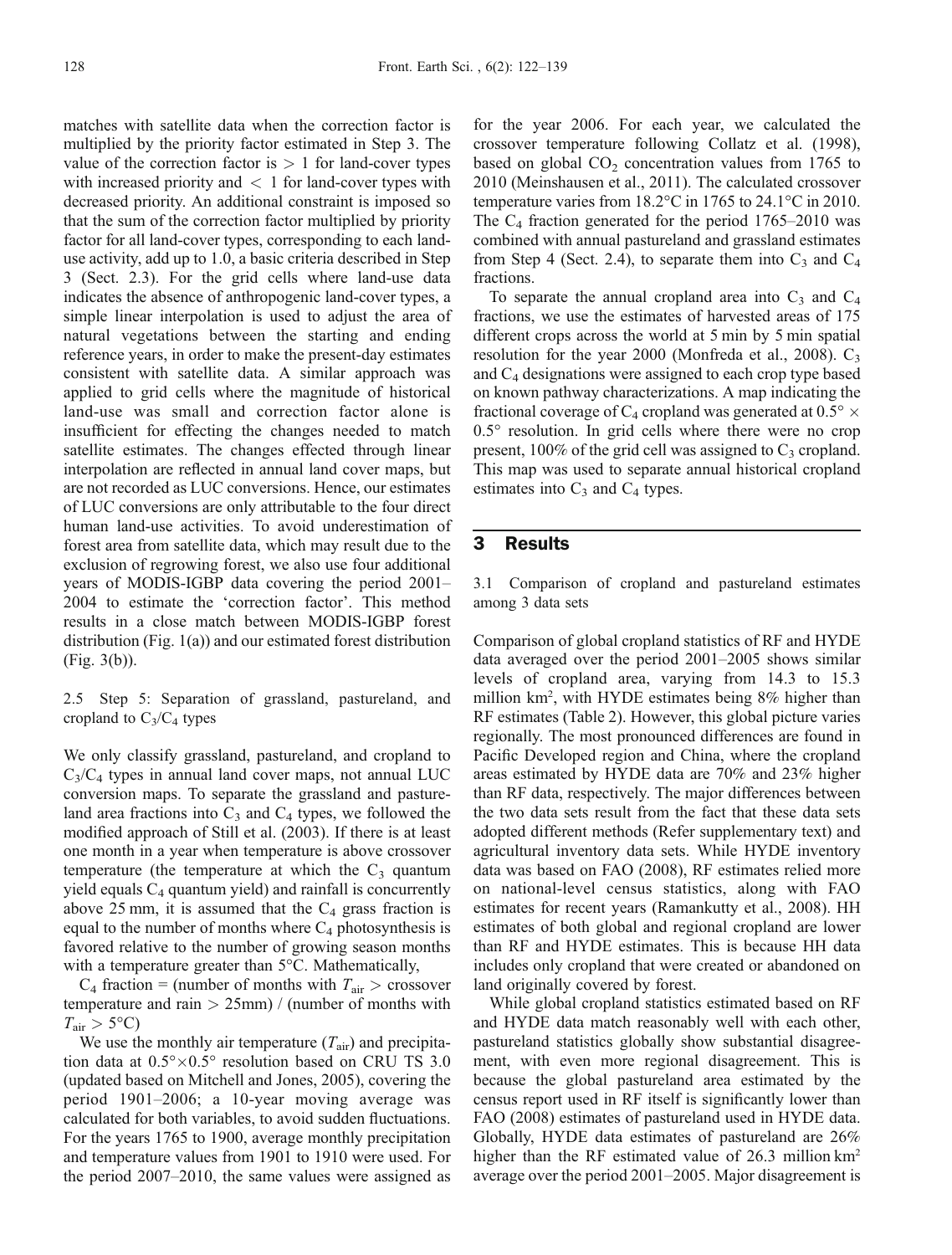| $\tilde{}$                   | $\check{ }$ |             |     |              |             |             |     |              |  |  |
|------------------------------|-------------|-------------|-----|--------------|-------------|-------------|-----|--------------|--|--|
| Regions                      |             | Cropland    |     |              | Pastureland |             |     |              |  |  |
|                              | RF          | <b>HYDE</b> | HH  | Range        | RF          | <b>HYDE</b> | HH  | Range        |  |  |
| North America                | 2.1         | 2.3         | 1.9 | $1.9 - 2.3$  | 2.4         | 2.5         | 0.0 | $0.0 - 2.5$  |  |  |
| Latin America                | 1.6         | 1.5         | 1.4 | $1.4 - 1.6$  | 4.8         | 5.4         | 2.8 | $2.8 - 5.4$  |  |  |
| Europe                       | 1.2         | 1.2         | 0.1 | $0.1 - 1.2$  | 0.6         | 0.7         | 0.0 | $0.0 - 0.7$  |  |  |
| North Africa and Middle East | 0.8         | 0.9         | 0.3 | $0.3 - 0.9$  | 1.8         | 3.0         | 0.0 | $0.0 - 3.0$  |  |  |
| Tropical Africa              | 2.0         | 2.0         | 1.9 | $1.9 - 2.0$  | 7.0         | 8.0         | 0.0 | $0.0 - 8.0$  |  |  |
| Former USSR                  | 2.0         | 2.2         | 0.4 | $0.4 - 2.2$  | 3.3         | 3.6         | 0.0 | $0.0 - 3.6$  |  |  |
| China                        | 1.3         | 1.6         | 0.7 | $0.7 - 1.6$  | 3.5         | 5.2         | 0.0 | $0.0 - 5.2$  |  |  |
| South & South-East Asia      | 3.0         | 2.9         | 1.5 | $1.5 - 3.0$  | 0.3         | 0.4         | 0.0 | $0.0 - 0.4$  |  |  |
| Pacific Developed Region     | 0.4         | 0.6         | 0.2 | $0.2 - 0.6$  | 2.6         | 4.1         | 0.0 | $0.0 - 4.1$  |  |  |
| World                        | 14.3        | 15.3        | 7.6 | $7.6 - 15.3$ | 26.3        | 33.0        | 2.8 | $2.8 - 33.0$ |  |  |

Table 2 Regional areas of cropland and pastureland averaged for the period 2001–2005 estimated directly from RF (Updated estimates based on [Ramankutty and Foley, 1999\)](#page-14-0), HYDE ([Klein Goldewijk et al., 2011](#page-13-0)) and HH [\(Houghton, 2008](#page-13-0)) data sets across nine regions covering the world. The nine regions are based on Houghton et al.  $(1983)$  $(1983)$ . Units are in million km<sup>2</sup>. All values are rounded to one decimal place

found over 'North Africa and the Middle East' where pasture area estimates for HYDE are 83% higher than RF for 2005. While the percentage difference is highest for 'North Africa and the Middle East', a large difference in pastureland area is found in the Pacific Developed region and China, where the estimated pastureland area averages from 2001 to 2005 for HYDE are 1.5 million km<sup>2</sup> ( $\sim$ 53%) and 1.7 million km<sup>2</sup> ( $\sim$ 43%) higher than RF data, respectively. HH data estimates of pastureland are zero for all regions except Latin America, because Houghton [\(2008\)](#page-13-0) assumes that all pastures are derived from grasslands, with the exception of Latin America, where significant clearance of forest area for pastureland has taken place due to extensive cattle ranching [\(Lambin and](#page-13-0) [Geist, 2003](#page-13-0)).

#### 3.2 Land-cover change estimates during 1765–2005

The 28 land-cover classes have been combined into a broader category for the purpose of analysis (Table 3), and the values are presented in the text as range among three estimates (ISAM-HYDE, ISAM-RF and ISAM-HH). Globally, the total area of forest has decreased from 45.5 million km<sup>2</sup> ( $\sim$ 36% of the total land area) to about 29–30 million km2 during this period, a one-third decrease. Of this, human land-use activities have contributed to a net decrease in forest area of about  $6.5-8.4$  million km<sup>2</sup> (Table 4), while the rest is attributed to indirect anthropogenic and natural causes. Total deforestation amounts to 14.5–14.7 million km<sup>2</sup>, and forest regrowth ranges between 6 and 8 million km2 . Forest area in North America shrunk by 3– 3.5 million  $km^2$  (~35%–40%) and Tropical Africa shrank by 2.3–2.6 million  $km^2$  (~43%–49%) (Table 4). Total forest area in Europe decreased by 44%–52% from its initial value of 2.5 million km<sup>2</sup>. Estimates of forest area in

China and South and South-East Asia (SSEA) regions show the largest difference among the three estimates. Forest area in China and SSEA decreased by 40%–52% and 47%–66%, respectively. Such large differences in these regions are mainly due to uncertainty in estimates of cropland (see [Ramankutty et al., 2008](#page-14-0); [Liu and Tian,](#page-14-0) [2010](#page-14-0)). North America, the former USSR and Tropical Africa show a large amount of net forest loss attributed to indirect anthropogenic and natural causes. Total forest regrowth due to human land-use activities is about 6–8 million km<sup>2</sup>. During 2005, roughly 24%-28% of the total forests present are secondary forests (Fig. 4 and Table 3). North America contains about 26% of global secondary forest whereas the former USSR contains 17–23% of global secondary forest (Fig. 5). ISAM-RF estimates show higher secondary forest in all regions due to more abandonment of cropland present in RF data compared to HYDE data.

Global area of savanna shrank by 5.4–7.1 million km<sup>2</sup> (i.e.,  $38\% - 50\%$ ) and shrubland decreased by  $6.8-8.9$ million  $km^2$  (i.e.,  $40\% - 53\%$ ) (Table 3). The area of grassland and pastureland combined increased by about 19.7–24 million km<sup>2</sup> (i.e., 83%–101%). However, regional comparisons show more disagreement than global estimates of change (Fig. 5). For a single time snap during 2005, ISAM-HYDE estimates show 57% less shrubland area in the Pacific Developed region compared to ISAM-RF estimates. Except for North America, ISAM-RF shows more cropland expansion in regions that were originally shrubland, compared to ISAM-HYDE. The area of grassland in ISAM-RF is higher than ISAM-HYDE for all regions because of lower pastureland estimates by RF data compared to HYDE data. As we have considered only deforestation and reforestation statistics due to agricultural activities from HH data, they have been excluded in the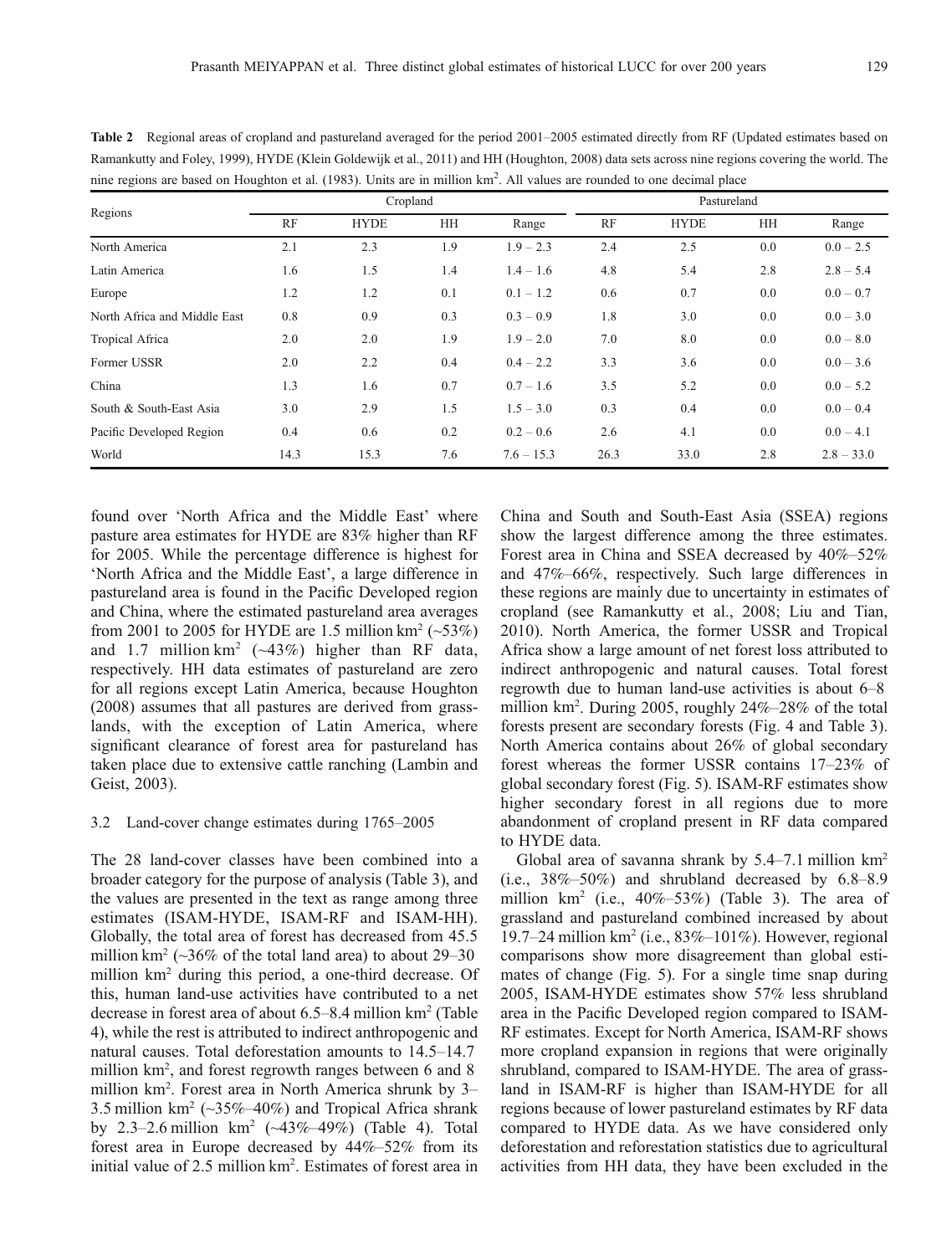Table 3 Global area of various land cover types for 4 time slices based on ISAM-RF, ISAM-HYDE, and ISAM-HH estimates. 'Primary forest' includes TrpEBF, TrpDBF, TmpEBF, TmpENF, TmpDBF, BorENF, and BorDNF. 'Secondary forest' includes SecTrpEBF, SecTrpDBF, SecTmpEBF, SecTmpENF, SecTmpDBF, SecBorENF, and SecBorDNF. Shrubland is a combination of Denseshrub and Openshrub. 'Others' category includes Tundra, Desert, and PdRI. The estimates of cropland and pastureland area are slightly lower than the original estimates (Table 2) due to a difference in land mask used and other minor adjustments made in Step 3 (Sect. 2.3) for consistency purposes (Unit: million  $km^2$ )

|                   | 1765                          | 1900           |                      |         |                | 2000                 |         | 2005           |                      |                |
|-------------------|-------------------------------|----------------|----------------------|---------|----------------|----------------------|---------|----------------|----------------------|----------------|
| Land-cover type   | ISAM-RF/ISAM-<br>HYDE/ISAM-HH | <b>ISAM-RF</b> | ISAM-<br><b>HYDE</b> | ISAM-HH | <b>ISAM-RF</b> | ISAM-<br><b>HYDE</b> | ISAM-HH | <b>ISAM-RF</b> | ISAM-<br><b>HYDE</b> | <b>ISAM-HH</b> |
| Primary forest    | 45.4                          | 34.9           | 34.8                 | 33.5    | 22.1           | 22.5                 | 20.8    | 21.7           | 22.2                 | 20.3           |
| Secondary forest  | 0.0                           | 2.9            | 2.9                  | 3.1     | 7.9            | 7.0                  | 7.5     | 8.3            | 7.2                  | 7.8            |
| $C_3$ cropland    | 2.9                           | 5.9            | 6.2                  | 4.2     | 10.0           | 11.4                 | 5.5     | 10.0           | 11.6                 | 5.6            |
| $C_4$ cropland    | 0.6                           | 1.7            | 1.8                  | 1.2     | 2.9            | 3.4                  | 1.5     | 2.9            | 3.4                  | 1.5            |
| $C_3$ pastureland | 3.0                           | 9.1            | 9.1                  | 3.3     | 18.0           | 24.4                 | 4.2     | 18.0           | 24.6                 | 4.3            |
| $C_4$ pastureland | 1.2                           | 3.0            | 3.6                  | 1.7     | 5.9            | 7.7                  | 2.6     | 5.5            | 7.3                  | 2.6            |
| $C_3$ grassland   | 14.6                          | 15.6           | 15.4                 | 20.2    | 16.5           | 13.8                 | 26.0    | 17.2           | 14.1                 | 26.4           |
| $C_4$ grassland   | 4.9                           | 4.1            | 3.7                  | 5.8     | 2.7            | 1.8                  | 4.5     | 2.7            | 1.7                  | 4.2            |
| Savanna           | 14.2                          | 13.0           | 12.5                 | 14.2    | 9.1            | 7.2                  | 14.2    | 8.8            | 7.1                  | 14.2           |
| Shrubland         | 16.9                          | 14.1           | 14.6                 | 16.8    | 10.1           | 8.0                  | 16.8    | 10.1           | 8.0                  | 16.8           |
| Others            | 26.1                          | 25.7           | 25.4                 | 26.1    | 24.4           | 22.5                 | 26.1    | 24.4           | 22.5                 | 26.1           |
| Urban land        | 0.0                           | < 0.1          | < 0.1                | < 0.1   | 0.4            | 0.4                  | 0.4     | 0.5            | 0.5                  | 0.5            |

Table 4 Area of forest cleared and forest regrown during the period 1765–2005 across nine regions covering the world, based on ISAM-RF, ISAM-HYDE, and ISAM-HH estimates. Total deforested and forest regrowth estimates are based on four land-use activities only. However, changes in forest area effected due to calibration with satellite data (Step 4; Sect. 2.4) are reflected in year 2005 forest estimates (Unit: million km<sup>2</sup>)

|                              | Forest area in |                | Total deforested area |                | Total forest regrowth | Estimated for-   |                |                  |  |
|------------------------------|----------------|----------------|-----------------------|----------------|-----------------------|------------------|----------------|------------------|--|
| Regions                      | 1765           | <b>ISAM-RF</b> | <b>ISAM-HYDE</b>      | <b>ISAM-HH</b> | <b>ISAM-RF</b>        | <b>ISAM-HYDE</b> | <b>ISAM-HH</b> | est area in 2005 |  |
| North America                | 9.6            | 3.3            | 3.5                   | 3.3            | 2.4                   | 2.0              | 2.2            | $5.8 - 6.2$      |  |
| Latin America                | 10.5           | 3.1            | 2.4                   | 4.5            | 1.0                   | 0.6              | 1.2            | $8.4 - 8.8$      |  |
| Europe                       | 2.5            | 2.0            | 1.6                   | 1.3            | 1.5                   | 1.0              | 1.1            | $1.2 - 1.4$      |  |
| North Africa and Middle East | 0.2            | 0.1            | 0.1                   | 0.1            | < 0.1                 | < 0.1            | < 0.1          | $\sim 0.1$       |  |
| Tropical Africa              | 5.3            | 1.2            | 1.2                   | 0.9            | 0.4                   | 0.3              | 0.5            | $2.7 - 3.0$      |  |
| Former USSR                  | 8.1            | 1.4            | 1.8                   | 0.9            | 0.8                   | 1.1              | 0.7            | $5.9 - 6.0$      |  |
| China                        | 2.3            | 1.1            | 1.1                   | 0.7            | 0.8                   | 0.3              | 0.7            | $1.1 - 1.4$      |  |
| South & South-East Asia      | 5.8            | 2.0            | 2.1                   | 2.4            | 0.7                   | 0.4              | 1.2            | $2.0 - 3.1$      |  |
| Pacific Developed Region     | 1.2            | 0.4            | 0.4                   | 0.4            | 0.3                   | 0.2              | 0.3            | $\sim1.1$        |  |
| World                        | 45.5           | 14.7           | 14.4                  | 14.5           | 8.0                   | 6.0              | 8.0            | $28.3 - 30.0$    |  |

discussion relating to comparison of herbaceous landcover types.

#### 3.3 LUC conversions during 1765–2005

Globally 6.6–6.8 million  $km^2$  of forest loss (~45% of human-caused forest loss) has occurred due to cropland expansion, whereas only  $2.7-2.9$  million km<sup>2</sup> was due to pastureland expansion (Supplementary Table S2). SSEA contributes to  $25\% - 30\%$  (1.6–2.1 million km<sup>2</sup>) of forest loss occurring due to conversion to cropland, followed by

North America  $(1.1-1.5 \text{ million km}^2; 16\% - 23\%)$ . Although the cropland estimates for Latin America by RF, HYDE, and HH are in close range of 1.4–1.6 million km2 for the early 2000s (Table 2), their pathways of expansion are very different. ISAM-HYDE estimates only 0.65 million km2 of forest loss in Latin America due to cropland expansion, whereas ISAM-RF shows almost double the forest loss estimated by ISAM-HYDE (Supplementary Table S2). Because HH data was spatialized using ISAM-RF estimates, the trend exhibited by ISAM-HH cannot be considered independent from ISAM-RF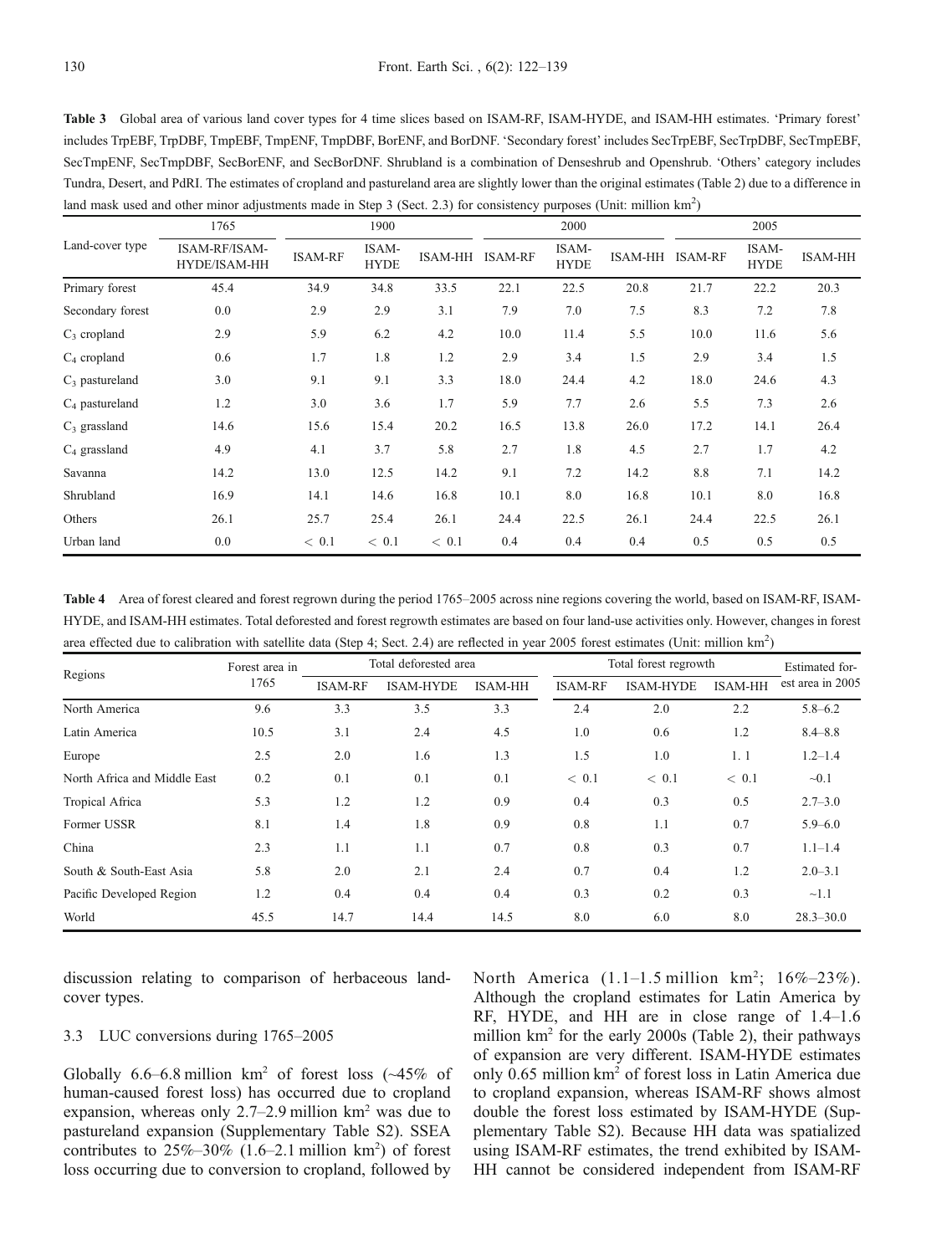

Fig. 4 Estimated (a) primary and (b) secondary forest area for the year 2005 based on ISAM-RF (Unit: % per grid cell area)



Fig. 5 Regional comparisons of various natural land-cover types during 2005 based on ISAM-RF, ISAM-HYDE, and ISAM-HH. 'Primary forest' includes TrpEBF, TrpDBF, TmpEBF, TmpENF, TmpDBF, BorENF, and BorDNF. 'Secondary forest' includes SecTrpEBF, SecTrpDBF, SecTmpEBF, SecTmpENF, SecTmpDBF, SecBorENF, and SecBorDNF. Shrubland is a combination of Denseshrub and Openshrub. Grassland is a combination of C<sub>3</sub> grass and C<sub>4</sub> grass. 'Others' category includes Tundra, Desert and PdRI

estimates. Roughly  $47\% - 58\%$  ( $\sim 7.4 - 9.6$  million km<sup>2</sup>) of cropland expansion has occurred due to conversion of nonforested land (Supplementary Table S2).

About 49%–62% of forest loss due to human land use in

Latin America occurred due to conversion to pastureland, compared to 29%–36% caused due to cropland expansion (from Supplementary Table S2 and Table 4). Globally, 28.5–31.8 million km2 of non-forested land was used for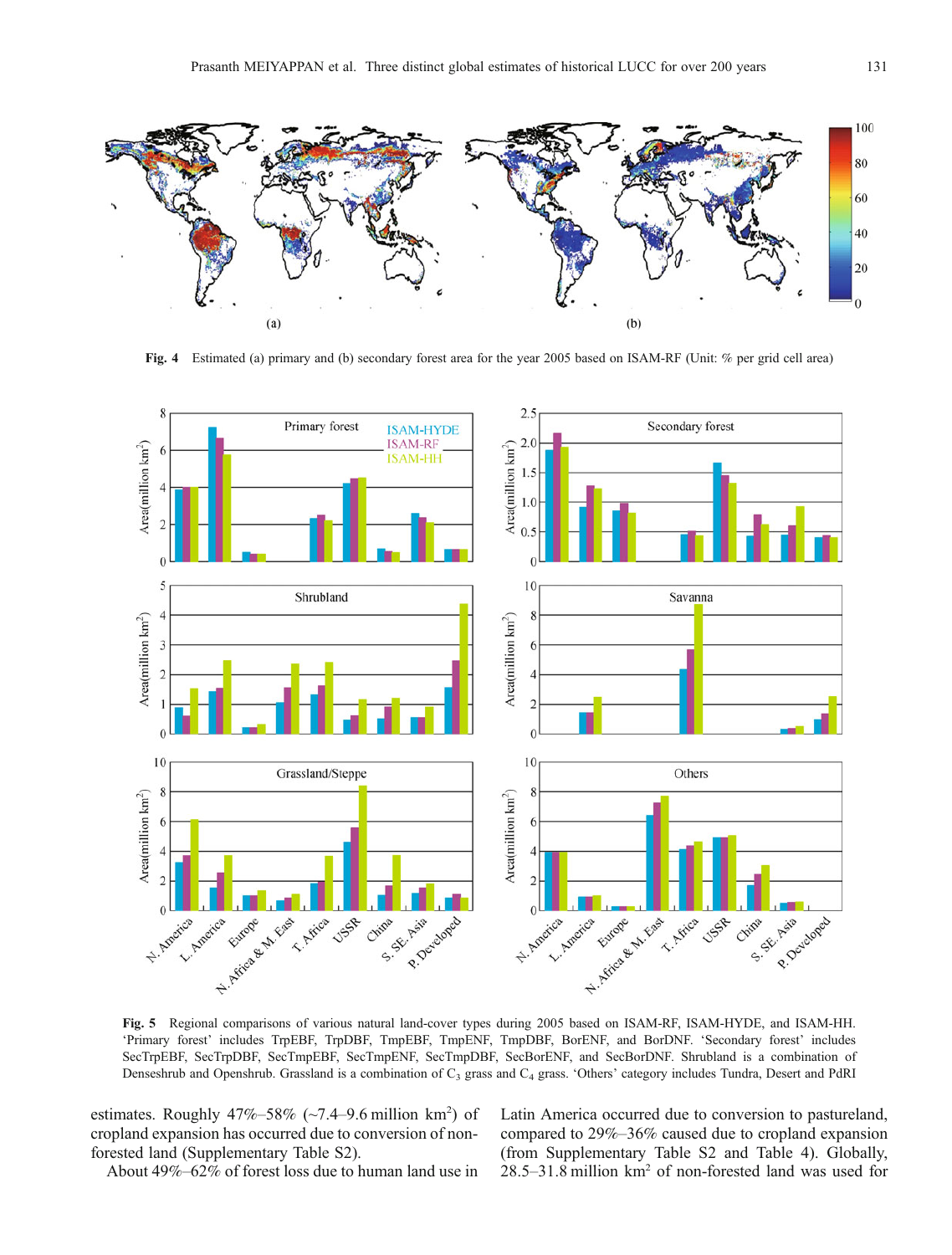Table 5 Comparison of regional forest area estimated in this study with other published studies for the year 1990. The results from this study are provided as a range of forest area estimated from ISAM-RF, ISAM-HYDE, and ISAM-HH. An additional 'test case' was performed (following UMD land classification scheme) to facilitate direct comparisons with FAO estimates (Unit: million  $km^2$ )

|                                 | Yang et al. | Klein Goldewijk | Hurtt et al. |              |               |                  | Test case                  |  |
|---------------------------------|-------------|-----------------|--------------|--------------|---------------|------------------|----------------------------|--|
| Regions                         | (2010)      | (2001)          | (2006)       | IPCC $AR5^a$ | This study    | FAO <sup>b</sup> | This study<br>(UMD scheme) |  |
| North America                   | 9.5         | 8.7             | 9.3          | 9.3          | $5.8 - 6.0$   | 5.1              | $4.1 - 4.5$                |  |
| Latin America                   | 9.0         | 9.2             | 9.0          | 8.6          | $7.4 - 8.3$   | 10.2             | $9.8 - 10.1$               |  |
| Europe                          | 2.1         | 2.2             | 1.6          | 1.5          | $1.3 - 1.4$   | 1.7              | 1.5                        |  |
| North Africa and Middle<br>East | 0.1         | < 0.1           | < 0.1        | < 0.1        | < 0.1         | 0.1              | 0.4                        |  |
| Tropical Africa                 | 4.3         | 3.3             | 4.4          | 4.0          | $2.8 - 3.15$  | 6.9              | $7.0 - 9.8$                |  |
| Former USSR                     | 11.0        | 11.9            | 9.7          | 10.0         | $5.9 - 6.0$   | 8.1              | $6.3 - 6.5$                |  |
| China                           | 1.0         | 1.3             | 2.5          | 2.0          | $1.2 - 1.35$  | 1.7              | $1.8 - 2.0$                |  |
| South & South-EastAsia          | 4.1         | 3.3             | 3.3          | 3.4          | $3.1 - 3.2$   | 3.6              | $3.3 - 3.4$                |  |
| Pacific Developed Region        | 1.2         | 1.4             | 1.1          | 1.1          | 1.1           | 2.2              | $2.4 - 3.7$                |  |
| World                           | 42.3        | 41.5            | 40.9         | 39.9         | $29.0 - 30.1$ | 39.6             | $37.2 - 41.3$              |  |

Notes: <sup>a</sup> Based on Hurtt et al. ([2011\)](#page-13-0), <sup>b</sup> from Global Forest Resource Assessment (FRA) 2010

pastureland expansion, the majority of which consisted of grasslands. It is interesting to note that though the areas of cropland and pastureland estimated by RF are about 1 million  $km^2$  and 6.7 million  $km^2$  lower than HYDE estimates, respectively, for the period 2001–2005 (Table 2), ISAM-RF estimates show substantially more clearing (and regrowth) of forested and non-forested land compared to ISAM-HYDE (Supplementary Table S2 and Table 4). This is because HYDE data show a consistently increasing trend in cropland and pastureland area over time, compared to RF data which show substantially more abandonment (and thus more regrowth of natural vegetation), leading to more gross conversions by ISAM-RF. ISAM-RF and ISAM-HH estimates show ~42% contribution of total secondary forest regrowth due to cropland abandonment, whereas ISAM-HYDE show a contribution of only about 23%.

#### 3.4 Implications of partitioning to  $C_3/C_4$  type

A significant amount of land in North America and Europe estimated as  $C_4$  grassland in 1765 was classified as  $C_3$ grassland for present-day conditions when changes in  $CO<sub>2</sub>$ concentration were taken into account in the simplified method of Still et al., ([2003](#page-14-0)) (Refer to Supplementary Fig. S1). About 10% of the grassland and 22.4% of pastureland from ISAM-HYDE was classified as  $C_4$ -type for 2010 (Table 3). Combining the same grassland and pastureland estimates for 2010 from ISAM-HYDE with the  $C_4$  fraction map for the year 1765 resulted in 18.4% and 32% classified as C4-type, respectively. Both ISAM-HYDE and ISAM-RF estimates show about 23% of the total cropland area as C4-type throughout the historical period.

# 4 Comparison with other studies

We compared our estimates of forest for the year 1990 with other studies (Table 5). The year 1990 was chosen for comparison because it is the farthest year from present for which many gridded estimates were available that would facilitate regional comparisons. All the previous modeling ([Klein Goldewijk, 2001](#page-13-0); [Hurtt et al., 2006](#page-13-0); [Yang et al.,](#page-14-0) [2010](#page-14-0); [Hurtt et al., 2011](#page-13-0)) studies show good agreement with one another, even regionally. However, global total forest area estimates from ISAM-HYDE, ISAM-RF, and ISAM-HH are about 10 million  $km^2$  less than previous studies. Major disagreements occur in North America and the former USSR, where our estimates of forest area are reduced by 3.3 and 4.7 million km<sup>2</sup>, respectively. Because our forest estimates are a reflection of estimates from satellite-based land cover data, the differences in estimates arising in these regions can be attributed to unaccounted land-cover change, assuming the rule-based approach accurately captures land-cover change occurring due to all major land-use activities.

We compared our estimates with FAO forest statistics for 1990 [\(FAO, 2010\)](#page-13-0). Due to difference between the definition of forest used in FAO (see [FAO, 2001; 2006;](#page-13-0) [2010](#page-13-0)) and this study, we performed a 'test case' wherein we repeated the entire calculations using a potential vegetation map derived from MODIS land-cover data from the year 2005 ([Friedl et al., 2010](#page-13-0)) classified under the University of Maryland (UMD) classification scheme ([Hansen et al., 2000](#page-13-0)). Land-cover classification in the UMD scheme is favorable for making direct comparisons with FAO estimates. In this case, the estimates seem to agree reasonably well with FAO statistics, with ISAM-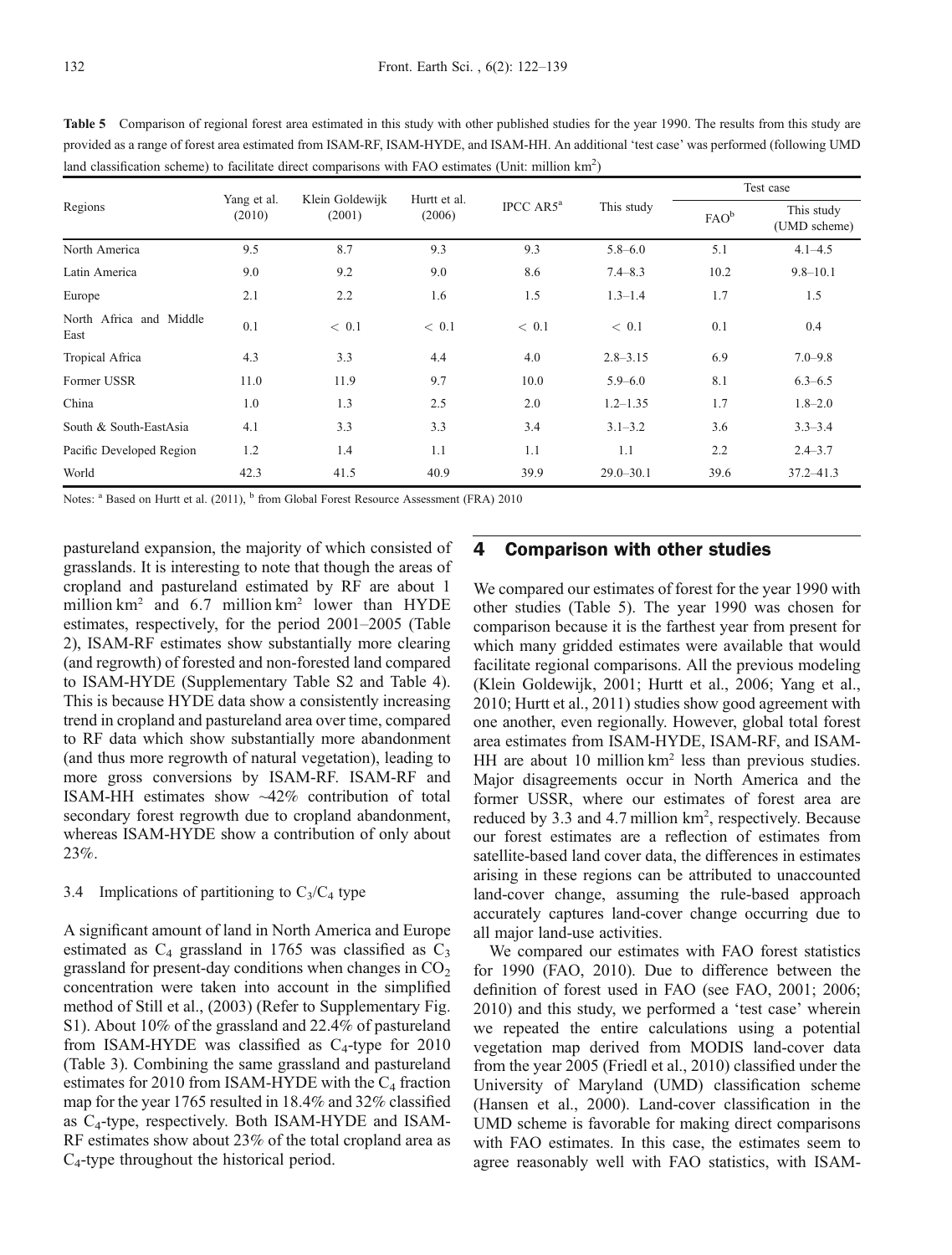HYDE estimates being at the high end for Tropical Africa and Pacific Developed regions. Similar trends were observed when MODIS estimated forest area (UMD classification scheme) for the year 2005 was directly compared with FAO forest estimates for the same year [\(FAO, 2010\)](#page-13-0).

## 5 Discussion and conclusions

This study focused on characterizing historical land-cover change and LUC conversions using annual maps of cropland, pastureland, wood harvest, and urban land as inputs. Due to uncertainties associated with estimates of historical land-use activities, three different data sets on agricultural extent were used to derive three different estimates, consistently using the same rule-based method of prioritizing and converting vegetation. Information from remote sensing data was used to constrain and modify the rule-based method to implicitly account for land-cover changes due to indirect anthropogenic or natural causes. The differences among the three estimates produced in this study can be largely explained by the spatial and temporal differences in estimates of cropland and pastureland areas among the three data sets. Therefore these data sets offer a wide range of plausible regional estimates of uncertainty and the extent to which different ecosystems have undergone changes historically.

The data sets produced in this study have several associated limitations. Since the annual cropland and pastureland maps reveal only the net changes in area, we could not calculate the effect of shifting cultivation in this study. Hurtt et al. ([2006\)](#page-13-0) performed a sensitivity test by assuming a standard land abandonment rate of  $6.7\%$  y<sup>-1</sup> due to shifting cultivation in the tropics, and showed that excluding shifting cultivation could lead to underestimation of secondary land created by agriculture. However, we chose not to include shifting cultivation in our study due to high uncertainty in the magnitude and spatial patterns [\(Hurtt et al., 2006](#page-13-0)) historically associated with shifting cultivation. In addition, our assumption that all forest on the land cover map for 1765 (starting year of analysis) was primary forest potentially underestimates the secondary forest area created due to wood harvest and cropland abandonment before 1765. The validity of this assumption is well established due to the fact that the aim of this study is to characterize land-cover change after the pre-industrial era.

There are three major sources of uncertainty. First, the potential vegetation map produced from satellite data is assumed to accurately represent the land cover that would have existed at present if human activities have been nonexistent. Hence, the usage of potential vegetation map to represent pre-industrial land-cover assumes that changes in environmental conditions have not changed the land cover. The second source of uncertainty arises from the rule-

based approach to prioritize land-cover change used in this method; this is a simple representation of historical trends associated with various land-use activities that are not fully understood, and difficult to generalize at a global or regional scale. As shown, the rule-based approach leads to a land cover map that differs substantially compared to satellite estimates for recent years. However, we attribute the differences to unaccounted land-cover change and gridcell level variations in land-use trends assumed in our rulebased approach. This difference is subsequently used to revise the rules at the grid-cell level to produce estimates close to satellite observations. Hence, the estimates provided here are largely dependent on the simplified representation of converting land cover assumed in this study. However, we have not performed a systematic sensitivity analysis of the different assumptions made to modify land cover. The third source of uncertainty arises due to land-use data sets used as inputs. Estimates of historical gridded wood harvest data were based on several assumptions, which are subject to uncertainty [\(Hurtt et al.,](#page-13-0) [2006](#page-13-0)). As shown in this study and in other previous studies ([Klein Goldewijk and Ramankutty, 2004](#page-13-0); [Jain and Yang,](#page-13-0) [2005](#page-13-0)), spatial and temporal patterns of historical cropland and pastureland have significant uncertainties. This is reflected in the distribution of non-forested land-cover types as estimated using three agricultural data sets (Fig. 5). As a result, only the total non-forested land as a single broad category matches with satellite estimates. The individual forest area, however, does seem to agree reasonably well between the three estimates, primarily due to the calibration carried out in Step 4 (Sect. 2.4). Constraining each land-cover type (especially herbaceous types) to be close to satellite estimates is impossible, as the cropland and pastureland estimates prescribed based on input data sets need to remain unaltered. In addition, medium/coarse-resolution satellite data have less accuracy in classifying herbaceous land-cover types than trees or barren land [\(Friedl et al., 2010](#page-13-0)).

Several regional and national-level reconstructions using finer resolution census data have revealed significant differences in estimates of cropland and pastureland compared to older versions of RF and HYDE global data sets. For example, Li et al. [\(2010](#page-14-0)) found that RF data overestimated cropland area in China by a factor of 21 for the year 1700 and 1.6 for 1990 when compared with the cropland data of Northeast China ([Ye and Fang, 2011](#page-14-0)) reconstructed based on combining calibrated historical data from multiple sources. Similarly, they found significant differences in the spatial distribution of cropland in HYDE data for the 18th and 19th century. Historical reconstructions over Amazonia [\(Leite et al., 2011\)](#page-14-0) using municipal-level census data with higher level of details also show considerable difference in spatial patterns and magnitude compared to RF data. The range of uncertainties in regional estimates is expected to have narrowed in most recent RF and HYDE data used in this study, but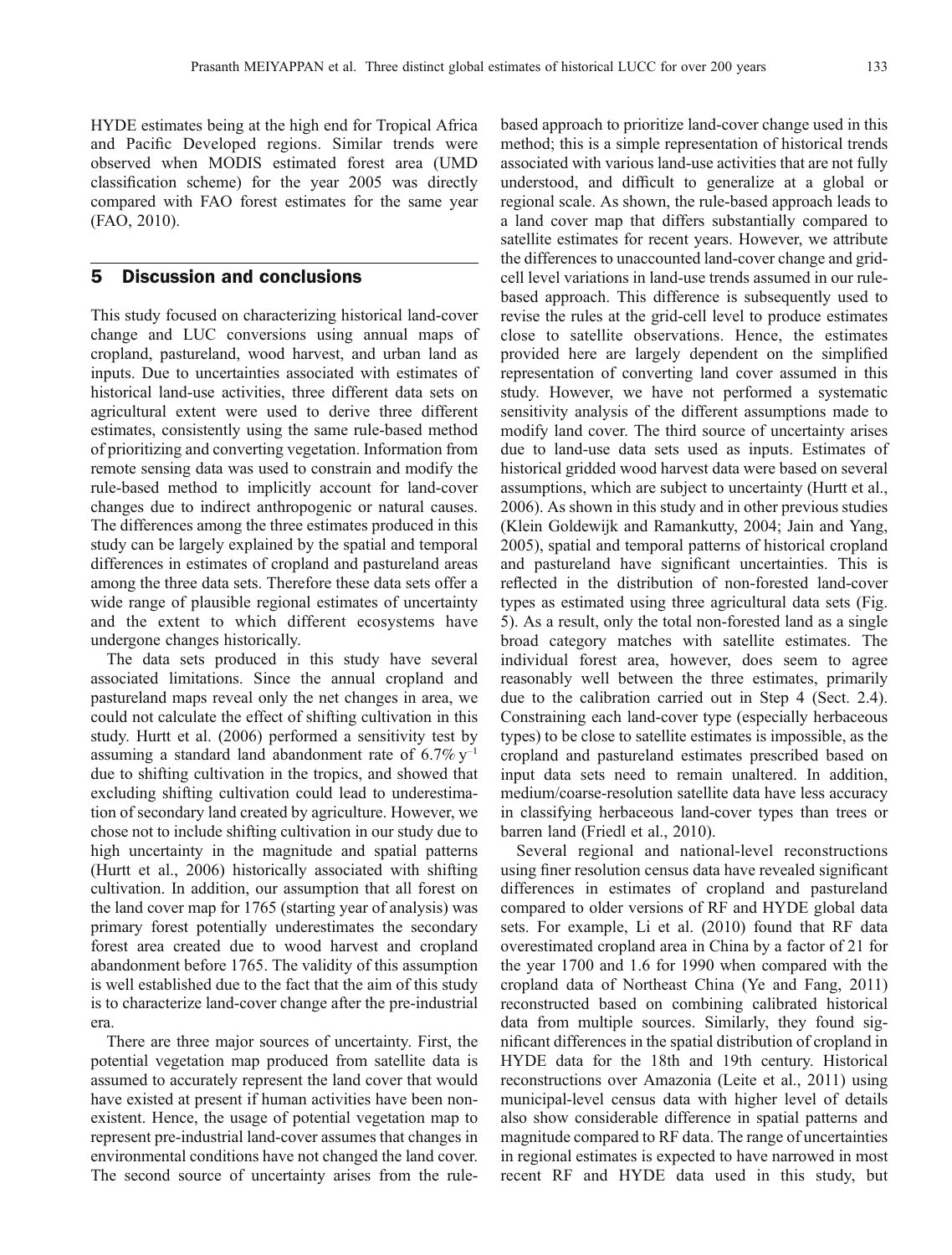<span id="page-12-0"></span>significant differences still exist. Because the three estimates produced in this study are directly dependent on these global land-use data sets, our global data sets should also be used with caution while drawing inferences from regional-level analysis. Since no single agricultural land-use data set used here can be pointed out as better or worse than another, it is recommended to use all three estimates alongside one another to gain a better picture of the range of uncertainties.

The biggest source of uncertainty in the global C budget remains emissions due to LUCC (Canadell, 2002), and these are estimated to be in the order of  $\pm$  0.5 GtC y<sup>-1</sup> [\(Houghton, 2005](#page-13-0); [Houghton et al., 2012](#page-13-0)). Several multimodel comparison experiments have been performed to determine the uncertainty of LUCC in the global carbon budget (e.g., [McGuire et al., 2001; Pitman et al., 2009](#page-14-0); [Reick et al., 2010\)](#page-14-0). The LUCC uncertainty experiments involve using a common land-use data set (e.g., HYDE or RF) in each of the models and comparing the land-use fluxes. However, due to differences in the structure of each model, the method adopted to implement the common land-use data differs significantly between each model (e.g., see [Pitman et al., 2009](#page-14-0)). As a result, it is impossible to attribute the estimated uncertainty to model-related uncertainty and uncertainties arising due to differences in the method of implementing land-use data between different models. However, driving the same model with multiple LUCC data sets derived consistently using same method, as discussed here, opens a new avenue for studying LUCC data-related uncertainty by eliminating the model-related uncertainty.

Certainly, indirect anthropogenic and natural effects have been dominant factors in historical land-cover change and have been poorly documented at a global scale [\(Lambin et al., 2003](#page-13-0)). Additionally, land-cover modifications like agricultural intensification have been thought to have a widespread impact on climate through altered surface attributes and changes in biogeochemical cycles. Recent advances in remote sensing observations have provided a more accurate and globally consistent picture of more subtle changes in land-cover (e.g., changes in tree height, vegetation biomass, and vegetation structure), in addition to capturing land-cover changes. Because globally consistent remote sensing observations are available only for the past four decades, we need to rely on other methods of reconstructing large time-scale changes in land cover. Monitoring all forms of land-cover change extensively and consistently at a global scale for the pre-satellite era, even at medium/coarse spatial and temporal resolution, was impractical. Hence, several assumptions need to be made to account for its impact on LUCC. Future research is required on monitoring long-term changes in all forms of land-cover change and land-cover modifications at higher spatial and temporal resolutions through remote sensing observations. Further, tracking LUC conversions rather than net changes in land cover can help facilitate better

understanding of trends and fate of LUCC and its implications.

As pointed out by Pitman et al. [\(2009\)](#page-14-0), implementing a common LUCC data set among different models is challenging. As a result, implementing the land cover maps and LUC conversion estimates presented here in different models may be subject to different approximations depending on the complexity and parameters associated with each model. However, we have chosen land-cover classifications such that the data can be implemented in models without introducing much uncertainty. Preliminary results of regional and global carbon emissions for the last three decades, estimated by implementing these three sets of data in the ISAM, have already been used in the IPCC AR5. A detailed assessment of the range of biogeophysical and biogeochemical impacts produced by these three estimates is in progress using a coupled ISAM-CESM framework. We believe that the data sets presented here will be useful to modelers interested in studying the effects of historical LUCC on biogeophysics, biogeochemistry and hydrological cycle, as well as in general to the global change community interested in studying the impacts of historical LUCC. Digital versions of these data sets can be downloaded from the webpage (http:// www.atmos.illinois.edu/~meiyapp2/datasets.htm).

Acknowledgements We would like to thank Navin Ramankutty for sharing the new historical cropland and pastureland data sets and answering several questions relating to the data sets. We thank Kees Klein Goldewijk for providing access to an older version of HYDE data. We would like to thank Richard Houghton for sharing his latest regional cropland and pastureland data. We thank Chad Monfreda for providing the  $C_3/C_4$  harvested cropland fraction map. We also owe thanks to Martin Jung and Markus Reichstein for providing FLUXNET-MTE data sets. We would also like to acknowledge ORNL DAAC for their extensive collection of satellite-based land cover data, which were of immense use to us. This work was supported by National Aeronautics and Space Administration (NASA) Land Cover and Land Use Change Program (No. NNX08AK75G).

### References

- Arora V K, Boer G J (2006). Simulating competition and coexistence between plant functional types in a dynamic vegetation model. Earth Interactions, 10 (10): 1–30
- Bala G, Caldeira K, Wickett M, Phillips T J, Lobell D B, Delire C, Mirin A (2007). Combined climate and carbon-cycle effects of large-scale deforestation. Proc Natl Acad Sci USA, 104(16): 6550–6555
- Bonan G B (2008). Forests and climate change: forcings, feedbacks, and the climate benefits of forests. Science, 320(5882): 1444–1449
- Bonan G B, Pollard D, Thompson S L (1992). Effects of boreal forest vegetation on global climate. Nature, 359(6397): 716–718
- Brovkin V, Claussen M, Driesschaert E, Fichefet T, Kicklighter D, Loutre M F, Matthews H D, Ramankutty N, Schaeffer M, Sokolov A (2006). Biogeophysical effects of historical land cover changes simulated by six Earth system models of intermediate complexity. Clim Dyn, 26(6): 587–600
- Canadell J G (2002). Land use effects on terrestrial carbon sources and sinks. Science in China (Series C), 45(Sl): 1–9
- Canadell J G, Le Quéré C, Raupach M R, Field C B, Buitenhuis E T,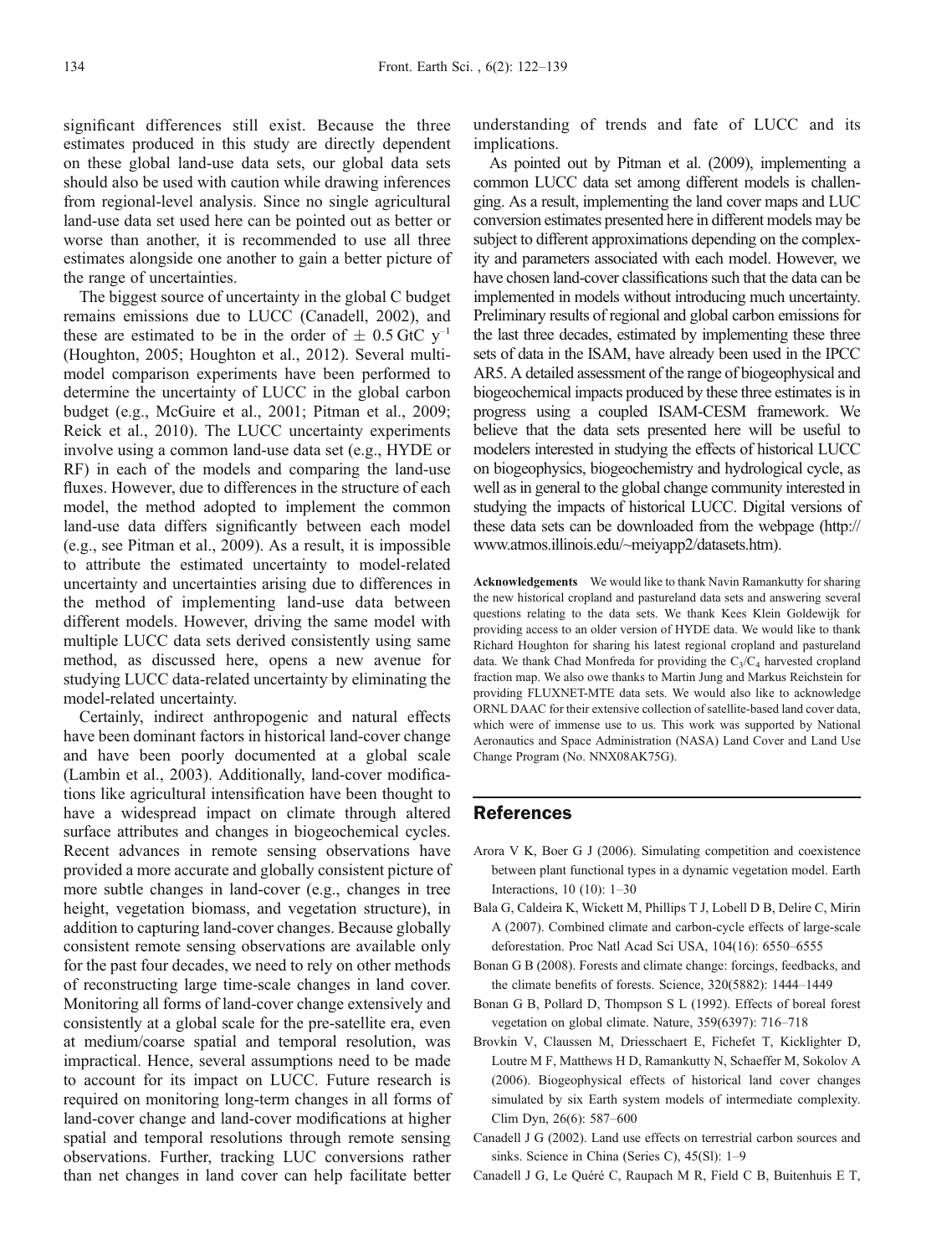<span id="page-13-0"></span>Ciais P, Conway T J, Gillett N P, Houghton R A, Marland G (2007). Contributions to accelerating atmospheric  $CO<sub>2</sub>$  growth from economic activity, carbon intensity, and efficiency of natural sinks. Proc Natl Acad Sci USA, 104(47): 18866–18870

- Collatz G J, Berry J A, Clark J S (1998). Effects of climate and atmospheric  $CO<sub>2</sub>$  partial pressure on the global distribution of  $C<sub>4</sub>$ grasses: present, past, and future. Oecologia, 114(4): 441–454
- Ellis E C, Klein Goldewijk K, Siebert S, Lightman D, Ramankutty N (2010). Anthropogenic transformation of the biomes, 1700 to 2000. Glob Ecol Biogeogr, 19: 589–606
- FAO (2001). Global Forest Resources Assessment 2000. Main Report, FAO Forestry Paper 140, Rome, Italy. Available at http://www.fao. org/forestry/fra/2000/report/en/
- FAO (2006). Global Forest Resources Assessment 2005. Main Report, FAO Forestry Paper 147, Rome, Italy. Available at http://www.fao. org/forestry/fra/fra2005/en/
- FAO (2008). FAOSTAT. Food and Agriculture Organization of the United Nations, Rome, Italy. Available at: http://www.fao.org
- FAO (2010). Global Forest Resources Assessment 2010, Main Report, FAO Forestry Paper 163, Rome, Italy. Available at http://www.fao. org/forestry/fra/fra2010/en/
- Feddema J J, Oleson K W, Bonan G B, Mearns L O, Buja L E, Meehl G A, Washington W M (2005). The importance of land cover change in simulating future climates. Science, 310(5754): 1674–1678
- Findell K L, Pitman A J, England M H, Pegion P J (2009). Regional and global impacts of land cover change and sea surface temperature anomalies. J Clim, 22(12): 3248–3269
- Foley J A, Costa M H, Delire C, Ramankutty N, Snyder P (2003). Green surprise? How terrestrial ecosystems could affect Earth's climate. Front Ecol Environ, 1(1): 38–44
- Foley J A, Defries R, Asner G P, Barford C, Bonan G, Carpenter S R, Chapin F S, Coe M T, Daily G C, Gibbs H K, Helkowski J H, Holloway T, Howard E A, Kucharik C J, Monfreda C, Patz J A, Prentice I C, Ramankutty N, Snyder P K (2005). Global consequences of land use. Science, 309(5734): 570–574
- Foley J A, Ramankutty N, Brauman K A, Cassidy E S, Gerber J S, Johnston M, Mueller N D, O'Connell C, Ray D K, West P C, Balzer C, Bennett E M, Carpenter S R, Hill J, Monfreda C, Polasky S, Rockström J, Sheehan J, Siebert S, Tilman D, Zaks D P (2011). Solutions for a cultivated planet. Nature, 478(7369): 337–342
- Friedl M A, Sulla-Menashe D, Tan B, Schneider A, Ramankutty N, Sibley A, Huang X (2010). MODIS collection 5 global land cover: algorithm refinements and characterization of new datasets. Remote Sens Environ, 114(1): 168–182
- Giglio L, Randerson J T, van der Werf G R, Kasibhatla P S, Collatz G J, Morton D C, DeFries R S (2010). Assessing variability and long-term trends in burned area by merging multiple satellite fire products. Biogeosciences, 7(3): 1171–1186
- Hansen M C, DeFries R S, Townshend J G R, Sohlberg R (2000). Global land cover classification at 1 km spatial resolution using a classification tree approach. Int J Remote Sens, 21(6–7): 1331–1364
- Houghton R A (1999). The annual net flux of carbon to the atmosphere from changes in land use 1850–1990. Tellus B Chem Phys Meterol, 51(2): 298–313
- Houghton R A (2005). Aboveground forest biomass and the global carbon balance. Glob Change Biol, 11(6): 945–958
- Houghton R A (2008). Carbon flux to the atmosphere from land use changes: 1850–2005. In: A Compendium of Data on Global Change. Carbon Dioxide Information Analysis Center. Oak Ridge National Laboratory, US Department of Energy, Oak Ridge, TN, USA
- Houghton R A, Hobbie J E, Melillo J M, Moore B, Peterson B J, Shaver G R, Woodwell G M (1983). Changes in the carbon content of terrestrial biota and soils between 1860 and 1980: a net release of  $CO<sub>2</sub>$  to the atmosphere. Ecol Monogr, 53(3): 235–262
- Houghton R A, van der Werf G R, DeFries R S, Hansen M C, House J I, Le Quéré C, Pongratz J, Ramankutty N (2012). Chapter G2 carbon emissions from land use and land cover change. Biogeosciences Discuss, 9(1): 835–878
- Hurtt G C, Chini L P, Frolking S, Betts R A, Feddema J, Fischer G, Fisk J P, Hibbard K, Houghton R, Janetos A, Jones C D, Kindermann G, Kinoshita T, Klein Goldewijk K, Riahi K, Shevliakova E, Smith S, Stehfest E, Thomson A, Thorton P, Vuuren D P, Wang Y (2011). Harmonization of land-use scenarios for the period 1500–2100: 600 years of global gridded annual land-use transitions, wood harvest, and resulting secondary lands. Clim Change, 109(1–2): 117–161
- Hurtt G C, Frolking S, Fearon M G, Moore B III, Shevliakova E, Malyshev S, Pacala S W, Houghton R A (2006). The underpinnings of land use history: three centuries of global gridded land use transitions, wood harvest activity, and resulting secondary lands. Glob Change Biol, 12(7): 1208–1229
- Jain A K, Yang X (2005). Modeling the effects of two different land cover change data sets on the carbon stocks of plants and soils in concert with CO<sub>2</sub> and climate change. Global Biogeochem Cycles, 19(2): GB2015
- Jain A K, Yang X, Kheshgi H, McGuire A D, Post W P, Kicklighter D (2009). Nitrogen attenuation of terrestrial carbon cycle response to global environmental factors. Global Biogeochem Cycles, 23(4): GB4028
- Jung M, Henkel K, Herold M, Churkina G (2006). Exploiting synergies of global land cover products for carbon cycle modeling. Remote Sens Environ, 101(4): 534–553
- Klein Goldewijk K (2001). Estimating global land use change over the past 300 years: the HYDE database. Global Biogeochem Cycles, 15 (2): 417–433
- Klein Goldewijk K, Beusen A, van Drecht G, De Vos M (2011). The HYDE 3.1 spatially explicit database of human-induced land-use change over the past 12,000 years. Glob Ecol Biogeogr, 20(1): 73–86
- Klein Goldewijk K, Beusen A, Janssen P (2010). Long term dynamic modeling of global population and built-up area in a spatially explicit way, HYDE 3.1. Holocene, 20(4): 565–573
- Klein Goldewijk K, Ramankutty N (2004). Land cover change over the last three centuries due to human activities: the availability of new global data sets. GeoJournal, 61(4): 335–344
- Klein Goldewijk K, van Drecht G, Bouwman A F (2007). Mapping contemporary global cropland and grassland distributions on a  $5 \times 5$ minute resolution. Journal of Land Use Science, 2(3): 167–190
- Lambin E F, Geist H J (2003). Regional differences in tropical deforestation. Environment, 45(6): 22–36
- Lambin E F, Geist H J, Lepers E (2003). Dynamics of land use and land cover change in tropical regions. Annu Rev Environ Resour, 28(1): 205–241
- Lawrence P J, Feddema J J, Bonan G B, Meehl G A, O'Neill B C, Oleson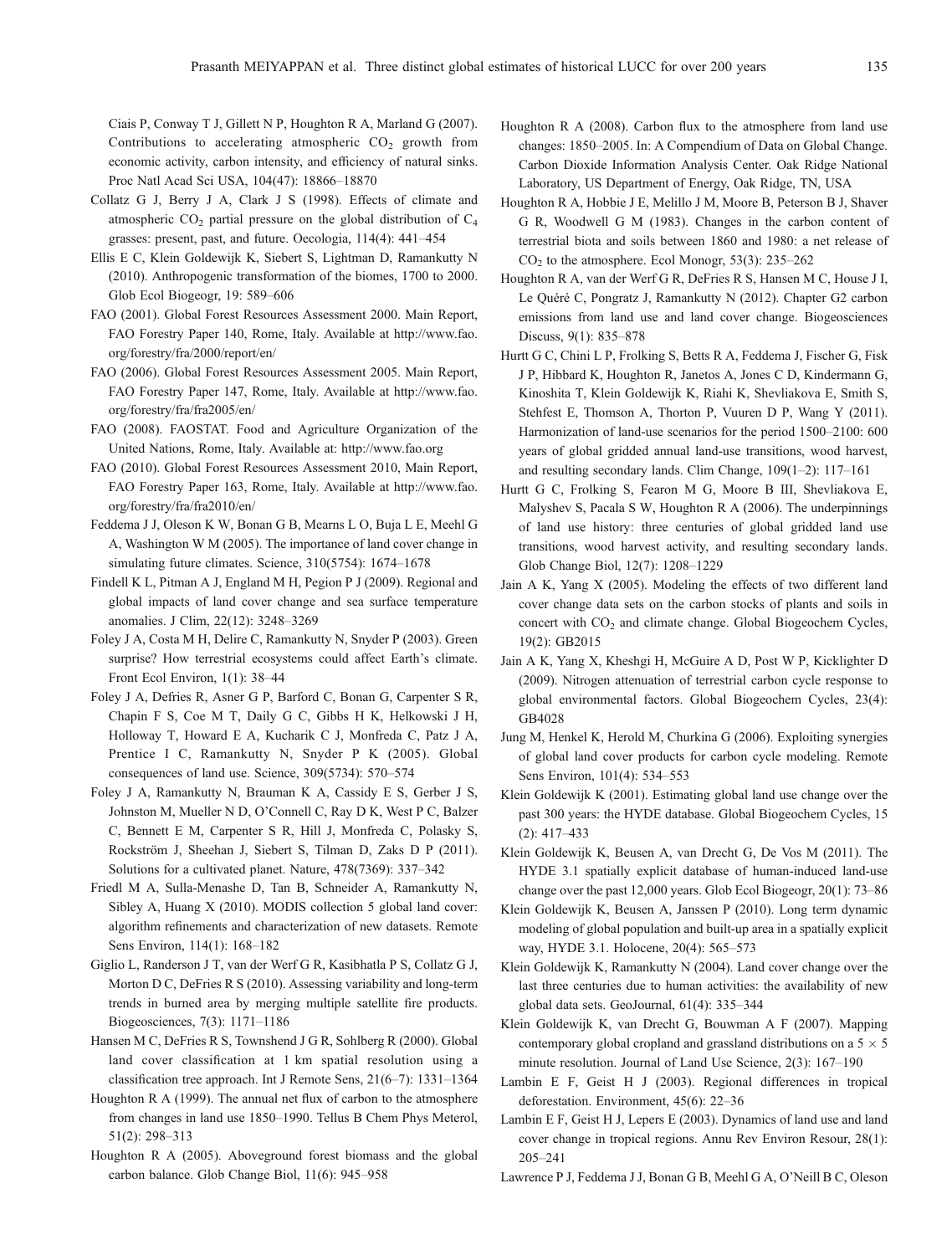<span id="page-14-0"></span>K W, Levis S, Lawrence D M, Kluzek E, Lindsay K, Thornton P E (2012). Simulating the biogeochemical and biogeophysical impacts of transient land cover change and wood harvest in the Community Climate System Model (CCSM4) from 1850 to 2100. J Clim: 120208141321006

- Leite C C, Costa M H, de Lima C A, Ribeiro C A A S, Sediyama G C (2011). Historical reconstruction of land use in the Brazilian Amazon (1940–1995). Journal of Land Use Science, 6(1): 33–52
- Li B B, Fang X Q, Ye Y, Zhang X (2010). Accuracy assessment of global historical cropland datasets based on regional reconstructed historical data—a case study in Northeast China. Science in China (D): Earth Sciences, 53(11): 1689–1699
- Liu M, Tian H (2010). China's land cover and land use change from 1700 to 2005: estimations from high-resolution satellite data and historical archives. Global Biogeochem Cycles, 24(3): GB3003
- Loveland T R, Belward A S (1997). The IGBP-DIS global 1 km land cover data set, DISCover first results. Int J Remote Sens, 18(15): 3289–3295
- McGuire A D, Sitch S, Clein J S, Dargaville R, Esser G, Foley J, Heimann M, Joos F, Kaplan J, Kicklighter D W, Meier R A, Melillo J M, Moore B III, Prentice I C, Ramankutty N, Reichenau T, Schloss A, Tian H, Williams L J, Wittenberg U (2001). Carbon balance of the terrestrial biosphere in the twentieth century: analyses of  $CO<sub>2</sub>$ , climate and land use effects with four process-based ecosystem models. Global Biogeochem Cycles, 15(1): 183–206
- Meinshausen M, Smith S J, Calvin K V, Daniel J S, Kainuma M L T, Lamarque J F, Matsumoto K, Montzka S A, Raper S C B, Riahi K, Thomson A, Velders G J M, Vuuren D P P (2011). The RCP greenhouse gas concentrations and their extension from 1765 to 2300. Clim Change, 109(1–2): 213–241
- Mitchell T D, Jones P D (2005). An improved method of constructing a database of monthly climate observations and associated highresolution grids. Int J Climatol, 25(6): 693–712
- Monfreda C, Ramankutty N, Foley J A (2008). Farming the Planet: 2. Geographic distribution of crop areas, yields, physiological types, and net primary prodution in the year 2000. Global Biogeochem Cycles, 22: GB1022
- Moss R H, Edmonds J A, Hibbard K A, Manning M R, Rose S K, van Vuuren D P, Carter T R, Emori S, Kainuma M, Kram T, Meehl G A, Mitchell J F B, Nakicenovic N, Riahi K, Smith S J, Stouffer R J, Thomson A M, Weyant J P, Wilbanks T J (2010). The next generation of scenarios for climate change research and assessment. Nature, 463(7282): 747–756
- Olofsson J, Hickler T (2008). Effects of human land use on the global carbon cycle during the last 6000 years. Vegetation History and Archaeobotany, 17(5): 605–615
- Parry M L, Canziani O F, Palutikof J P, van der Linden P J, Hanson C E (2007). Climate Change 2007: Impacts, Adaptation and Vulnerability. Contribution of Working Group II to the Fourth Assessment Report of the Intergovernmental Panel on Climate Change. Cambridge: Cambridge University Press, 211–272
- Pielke R A, Marland G, Betts R A, Chase T N, Eastman J L, Niles J O, Niyogi D D S, Running S W (2002). The influence of land use change and landscape dynamics on the climate system: relevance to climatechange policy beyond the radiative effect of greenhouse gases. Philos

Trans R Soc Lond A, 360(1797): 1705–1719

- Pielke R A Sr, Pitman A, Niyogi D, Mahmood R, McAlpine C, Hossain F, Klein Goldewijk K, Nair U, Betts R, Fall S, Reichstein M, Kabat P, de Noblet N (2011). Land use/land cover changes and climate: modeling analysis and observational evidence. Wiley Interdisciplinary Reviews: Clim Change, 2(6): 828–850
- Pitman A J, Avila F B, Abramowitz G, Wang Y P, Phipps S J, de Noblet-Ducoudré N (2011). Importance of background climate in determining impact of land cover change on regional climate. Nature Climate Change, 1(9): 472–475
- Pitman A J, de Noblet-Ducoudré N, Cruz F T, Davin E, Bonan G B, Brovkin V, Claussen M, Delire C, Gayler V, van den Hurk B J J M, Lawrence P J, van der Molen M K, Müller C, Reick C H, Seneviratne S I, Strengers B J, Voldoire A (2009). Uncertainties in climate responses to past land cover change: first results from the LUCID intercomparison study. Geophysical Research Letters, 36; L14814
- Pongratz J, Reick C, Raddatz T, Claussen M (2008). A reconstruction of global agricultural areas and land cover for the Last Millennium. Global Biogeochem Cycles, 22(3): GB3018
- Pongratz J, Reick C H, Raddatz T, Claussen M (2009). Effects of anthropogenic land cover change on the carbon cycle of the last millennium. Global Biogeochem Cycles, 23(4): GB4001
- Ramankutty N, Evan A, Monfreda C, Foley J A (2008). Farming the Planet: 1. The geographic distribution of global agricultural lands in the year 2000. Global Biogeochem Cycles, 22(1): GB1003
- Ramankutty N, Foley J (1999). Estimating historical changes in global land cover: croplands from 1700 to 1992. Global Biogeochem Cycles, 13(4): 997–1028
- Reick C, Raddatz T, Pongratz J, Claussen M (2010). Contribution of anthropogenic land cover change emissions to pre-industrial atmospheric  $CO<sub>2</sub>$ . Tellus B Chem Phys Meterol, 62(5): 329–336
- Shevliakova E, Pacala S W, Malyshev S, Hurtt G C, Milly P C D, Caspersen J P, Sentman L T, Fisk J P, Wirth C, Crevoisier C (2009). Carbon cycling under 300 years of land use change: importance of the secondary vegetation sink. Global Biogeochem Cycles, 23(2): GB2022
- Still C J, Berry J A, Collatz G J, DeFries R S (2003). Global distribution of  $C_3$  and  $C_4$  vegetation: carbon cycle implications. Global Biogeochem Cycles, 17(1): 1006–1020
- van der Werf G R, Randerson J T, Giglio L, Collatz G J, Mu M, Kasibhatla P S, Morton D C, DeFries R S, Jin Y, van Leeuwen T T (2010). Global fire emissions and the contribution of deforestation, savanna, forest, agricultural, and peat fires (1997–2009). Atmos Chem Phys, 10(23): 11707–11735
- Yang X, Richardson T K, Jain A K (2010). Contributions of secondary forest and nitrogen dynamics to terrestrial carbon uptake. Biogeosciences Discuss, 7(2): 2739–2765
- Yang X, Wittig V, Jain A K, Post W (2009). Integration of nitrogen cycle dynamics into the Integrated Science Assessment Model for the study of terrestrial ecosystem responses to global change. Global Biogeochem Cycles, 23(4): GB4029
- Ye Y, Fang X Q (2011). Spatial pattern of land cover changes across Northeast China over the past 300 years. J Hist Geogr, 37(4): 408– 417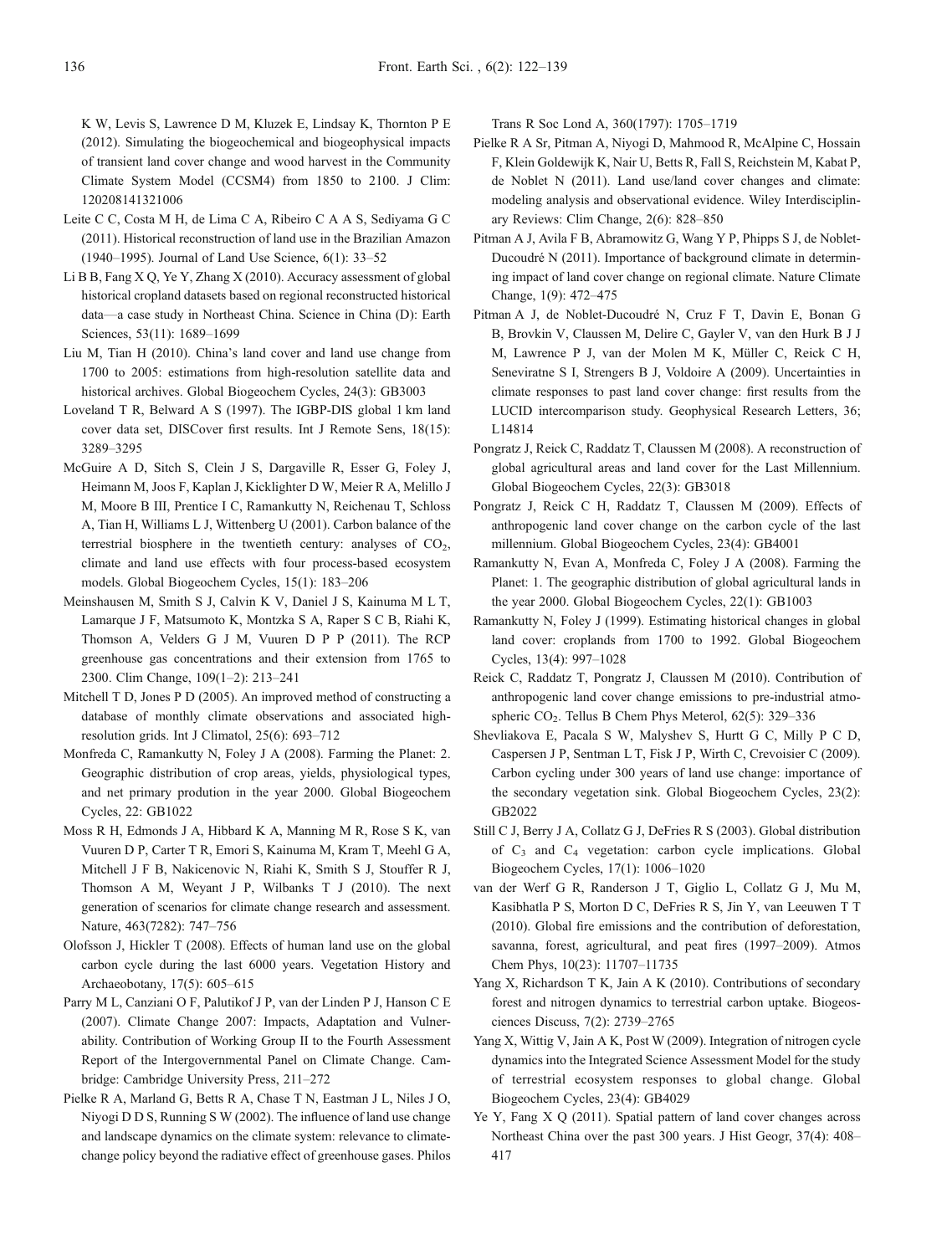# Supplementary Land-use change data sets

We apply our method of reconstruction to 3 different sets of cropland and pastureland data along with a common data set for wood harvest and urban land. This results in 3



Fig. S1 C<sub>4</sub> fraction map generated using modified method of Still et al. (2003) (a) during 2010, and (b) during 1765 (Unit:% per grid cell area)

|             | <b>Table S1</b> The 92 types of LUC conversions. Grassland/pastureland and cropland are not distinguished as $C_3/C_4$ types while recording LUC |  |  |  |  |
|-------------|--------------------------------------------------------------------------------------------------------------------------------------------------|--|--|--|--|
| conversions |                                                                                                                                                  |  |  |  |  |

| No.          | Land-use conversions           | No.   | Land-use conversions           | No.   | Land-use conversions          | No.             | Land-use conversions          |
|--------------|--------------------------------|-------|--------------------------------|-------|-------------------------------|-----------------|-------------------------------|
| $\mathbf{1}$ | $TrpEBF \rightarrow SecTrpEBF$ | 24    | BorENF $\rightarrow$ Urban     | 47    | $PdRI \rightarrow$ Crop       | 70              | SecBorDNF $\rightarrow$ Urban |
| $2*$         | $TrpEBF \rightarrow Crop$      | 25    | $BorDNF \rightarrow SecBorDNF$ | 48    | $PdRI \rightarrow Past$       | 71              | $Crop \rightarrow Savanna$    |
| 3            | TrpEBF $\rightarrow$ Past      | $26*$ | BorDNF $\rightarrow$ Crop      | 49    | $PdRI \rightarrow Urban$      | 72              | $Crop \rightarrow Grass$      |
| 4            | TrpEBF $\rightarrow$ Urban     | 27    | $BorDNF \rightarrow Past$      | $50*$ | $SecTrpEBF \rightarrow Crop$  | 73              | $Crop \rightarrow Denseshrub$ |
| 5            | $TrpDBF \rightarrow SecTrpDBF$ | 28    | BorDNF $\rightarrow$ Urban     | 51    | $SecTrpEBF \rightarrow Past$  | 74              | $Crop \rightarrow Openshrub$  |
| 6*           | TrpDBF $\rightarrow$ Crop      | 29    | Savanna $\rightarrow$ Crop     | 52    | $SecTrpEBF \rightarrow Urban$ | 75              | $Crop \rightarrow Tundra$     |
| 7            | TrpDBF $\rightarrow$ Past      | 30    | Savanna $\rightarrow$ Past     | $53*$ | $SecTrpDBF \rightarrow Crop$  | 76              | $Crop \rightarrow Desert$     |
| 8            | TrpDBF $\rightarrow$ Urban     | 31    | Savanna $\rightarrow$ Urban    | 54    | $SecTrpDBF \rightarrow Past$  | 77              | $Crop \rightarrow PdRI$       |
| 9            | $TmpEBF \rightarrow SecTmpEBF$ | 32    | Grass $\rightarrow$ Crop       | 55    | $SecTrpDBF \rightarrow Urban$ | 78#             | $Crop \rightarrow SecTrpEBF$  |
| $10*$        | $TmpEBF \rightarrow Crop$      | 33    | Grass $\rightarrow$ Past       | $56*$ | SecTmpEBF $\rightarrow$ Crop  | $79^{#}$        | $Crop \rightarrow SecTrpDBF$  |
| 11           | $TmpEBF \rightarrow$ Past      | 34    | Grass $\rightarrow$ Urban      | 57    | SecTmpEBF $\rightarrow$ Past  | $80^{#}$        | $Crop \rightarrow SecTmpEBF$  |
| 12           | $TmpEBF \rightarrow Urban$     | 35    | Denseshrub $\rightarrow$ Crop  | 58    | SecTmpEBF $\rightarrow$ Urban | 81 <sup>#</sup> | $Crop \rightarrow SecTmpENF$  |
| 13           | $TmpENF \rightarrow SecTmpENF$ | 36    | Denseshrub $\rightarrow$ Past  | 59*   | SecTmpENF $\rightarrow$ Crop  | $82^{#}$        | $Crop \rightarrow SecTmpDBF$  |
| $14*$        | $TmpENF \rightarrow Crop$      | 37    | Denseshrub $\rightarrow$ Urban | 60    | SecTmpENF $\rightarrow$ Past  | $83^{\#}$       | $Crop \rightarrow SecBorENF$  |
| 15           | TmpENF $\rightarrow$ Past      | 38    | Openshrub $\rightarrow$ Crop   | 61    | SecTmpENF $\rightarrow$ Urban | $84^{#}$        | $Crop \rightarrow SecBorDNF$  |
| 16           | TmpENF $\rightarrow$ Urban     | 39    | Openshrub $\rightarrow$ Past   | $62*$ | SecTmpDBF $\rightarrow$ Crop  | 85              | $Crop \rightarrow Past$       |
| 17           | $TmpDBF \rightarrow SecTmpDBF$ | 40    | Openshrub $\rightarrow$ Urban  | 63    | $SecTmpDBF \rightarrow Past$  | 86              | $Crop \rightarrow Urban$      |
| $18*$        | $TmpDBF \rightarrow Crop$      | 41    | Tundra $\rightarrow$ Crop      | 64    | SecTmpDBF $\rightarrow$ Urban | 87              | Past $\rightarrow$ Grass      |
| 19           | TmpDBF $\rightarrow$ Past      | 42    | Tundra $\rightarrow$ Past      | $65*$ | $SecBorENF \rightarrow Crop$  | 88              | Past $\rightarrow$ Crop       |
| 20           | $TmpDBF \rightarrow Urban$     | 43    | Tundra $\rightarrow$ Urban     | 66    | $SecBorENF \rightarrow Past$  | 89              | Past $\rightarrow$ Urban      |
| 21           | $BorENF \rightarrow SecBorENF$ | 44    | Desert $\rightarrow$ Crop      | 67    | SecBorENF $\rightarrow$ Urban | 90              | Urban $\rightarrow$ Grass     |
| $22*$        | BorENF $\rightarrow$ Crop      | 45    | Desert $\rightarrow$ Past      | 68*   | SecBorDNF $\rightarrow$ Crop  | 91              | Urban $\rightarrow$ Crop      |
| 23           | BorENF $\rightarrow$ Past      | 46    | Desert $\rightarrow$ Urban     | 69    | SecBorDNF $\rightarrow$ Past  | 92              | Urban $\rightarrow$ Past      |

Notes: \* Forest to cropland conversions; # Cropland to forest conversions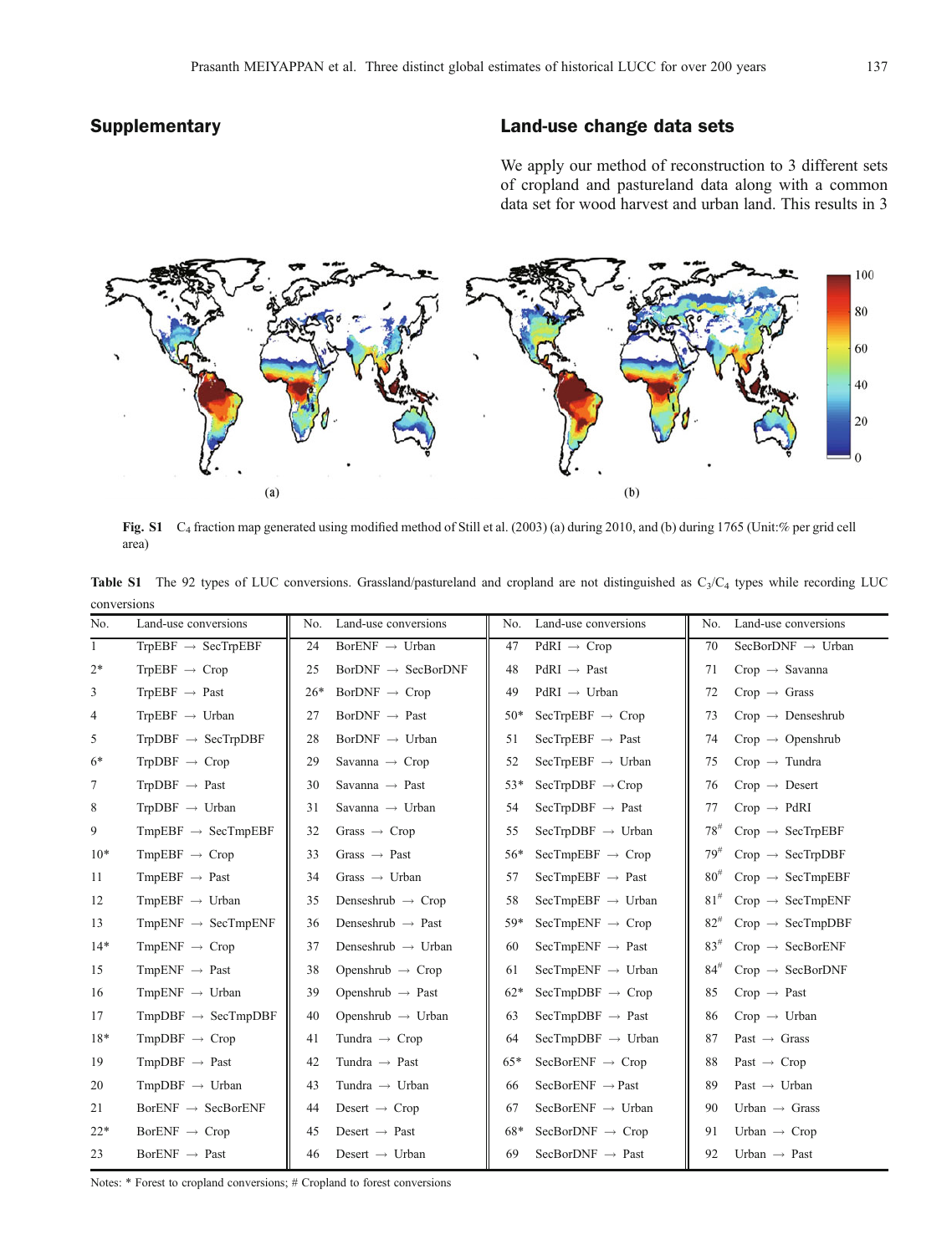| Table S2 Estimates of LUC conversions (grouped into broader category) during the period 1765–2005 based on ISAM-RF, ISAM-HYDE and |  |
|-----------------------------------------------------------------------------------------------------------------------------------|--|
| ISAM-HH estimates (Unit: million $km^2$ )                                                                                         |  |

|                                       | Forest $\rightarrow$ Cropland |                      |                 | Non-forest $\rightarrow$ Cropland |                      |                  | Forest $\rightarrow$ Pastureland |                      |                  | Non-forest $\rightarrow$ Pastureland |                      |                |
|---------------------------------------|-------------------------------|----------------------|-----------------|-----------------------------------|----------------------|------------------|----------------------------------|----------------------|------------------|--------------------------------------|----------------------|----------------|
| Regions                               | <b>ISAM-RF</b>                | ISAM-<br><b>HYDE</b> | ISAM-HH ISAM-RF |                                   | ISAM-<br><b>HYDE</b> | ISAM-HH ISAM-RF  |                                  | ISAM-<br><b>HYDE</b> | ISAM-HH ISAM-RF  |                                      | ISAM-<br><b>HYDE</b> | <b>ISAM-HH</b> |
| North<br>America                      | 1.07                          | 1.54                 | 1.50            | 1.84                              | 1.35                 | $\boldsymbol{0}$ | 0.32                             | 0.29                 | $\boldsymbol{0}$ | 4.05                                 | 2.51                 | $\mathbf{0}$   |
| Latin<br>America                      | 1.11                          | 0.65                 | 1.31            | 1.76                              | 0.94                 | $\boldsymbol{0}$ | 1.51                             | 1.19                 | 2.75             | 5.43                                 | 4.17                 | $\mathbf{0}$   |
| Europe                                | 1.02                          | 0.65                 | 0.46            | 0.40                              | 0.23                 | $\boldsymbol{0}$ | 0.19                             | 0.13                 | $\boldsymbol{0}$ | 0.86                                 | 0.34                 | $\mathbf{0}$   |
| North<br>Africa and<br>Middle<br>East | 0.09                          | 0.07                 | 0.07            | 1.03                              | 0.72                 | $\boldsymbol{0}$ | < 0.01                           | $<\,0.01$            | $\boldsymbol{0}$ | 2.80                                 | 2.81                 | $\mathbf{0}$   |
| Tropical<br>Africa                    | 0.45                          | 0.40                 | 0.60            | 1.50                              | 1.39                 | $\boldsymbol{0}$ | 0.51                             | 0.54                 | $\boldsymbol{0}$ | 7.05                                 | 6.50                 | $\mathbf{0}$   |
| Former<br><b>USSR</b>                 | 0.61                          | 0.95                 | 0.24            | 1.34                              | 1.44                 | $\boldsymbol{0}$ | 0.12                             | 0.19                 | $\boldsymbol{0}$ | 2.77                                 | 3.28                 | $\mathbf{0}$   |
| China                                 | 0.70                          | 0.56                 | 0.44            | 0.52                              | 0.30                 | $\boldsymbol{0}$ | 0.14                             | 0.25                 | $\boldsymbol{0}$ | 2.53                                 | 4.39                 | $\mathbf{0}$   |
| South &<br>South-<br>East Asia        | 1.65                          | 1.65                 | 2.06            | 0.66                              | 0.53                 | $\boldsymbol{0}$ | 0.05                             | 0.09                 | $\boldsymbol{0}$ | 0.28                                 | 0.29                 | $\mathbf{0}$   |
| Pacific<br>Developed<br>Region        | 0.12                          | 0.12                 | 0.16            | 0.53                              | 0.52                 | $\boldsymbol{0}$ | 0.06                             | 0.06                 | $\boldsymbol{0}$ | 6.01                                 | 4.34                 | $\mathbf{0}$   |
| World                                 | 6.80                          | 6.58                 | 6.85            | 9.57                              | 7.43                 | $\boldsymbol{0}$ | 2.91                             | 2.75                 | 2.75             | 31.78                                | 28.63                | $\mathbf{0}$   |

distinct estimates of land-cover change and LUC conversions. In the following sub-sections we briefly describe the land-use change data sets used in this study.

# RF cropland and pastureland data

We use the updated version of annual cropland data described in Ramankutty and Foley [\(1999](#page-14-0)) and new pastureland data reconstructed using methods similar to those described in Ramankutty et al. ([2008\)](#page-14-0) and Ramankutty and Foley ([1999\)](#page-14-0). The updated version is a complete revision of the original cropland data set ([Ramankutty and](#page-14-0) [Foley, 1999](#page-14-0)), reconstructed by combining satellite imagery with a revised collection of national and subnational-level statistical database at a higher level of detail. The updated data sets are currently available at  $0.5^{\circ} \times 0.5^{\circ}$  resolution covering the period 1700–2007 (N. Ramankutty, personal communication, 2011).

# HYDE cropland and pastureland data

We use the HYDE 3.1 'baseline' cropland and pastureland data set [\(Klein Goldewijk et al., 2011](#page-13-0)), reconstructed by combining historical population, cropland and pastureland statistics from FAO ([2008](#page-13-0)) with satellite information (described in [Klein Goldewijk et al., 2007\)](#page-13-0). Both the data sets are reconstructed at 5 min spatial resolution at 10 year intervals starting from 10000 BC until 2000 AD and

recently updated until 2010 AD. We linearly interpolate the data between each interval and aggregate the data to yield the annual fractional cropland and pastureland area from 1765 to 2010 at  $0.5^{\circ} \times 0.5^{\circ}$  resolution.

# HH cropland and pastureland data

We use the revised Houghton (HH) data set used to estimate the regional and global net carbon fluxes due to land-use change from 1800 to 2005 ([Houghton, 2008\)](#page-13-0). These estimates are based on the Forest Resource Assessment [\(FAO, 2006](#page-13-0)), which has significantly narrowed down the uncertainty by incorporating satellite data, as compared to the previous estimates based on FAO ([2001](#page-13-0)). Houghton's latest estimate provides the annual rate of deforestation/reforestation due to cropland, pastureland, wood harvest and shifting cultivation, in addition to afforestation rates for ten regions (as defined in [Houghton](#page-13-0) [et al., 1983\)](#page-13-0) covering the entire globe, rather than by geographic details, as in the case of RF and HYDE data sets. For this study, we use only cropland and pastureland estimates from Houghton data set.

To estimate the cropland area at  $0.5^{\circ} \times 0.5^{\circ}$  resolution, Jain and Yang [\(2005](#page-13-0)) used a simple technique to convert the regional estimates of deforestation due to cropland into gridded estimates. They distribute the regional rate of change of cropland, by proportionally weighing the area of forest present in each grid cell within that region. However,